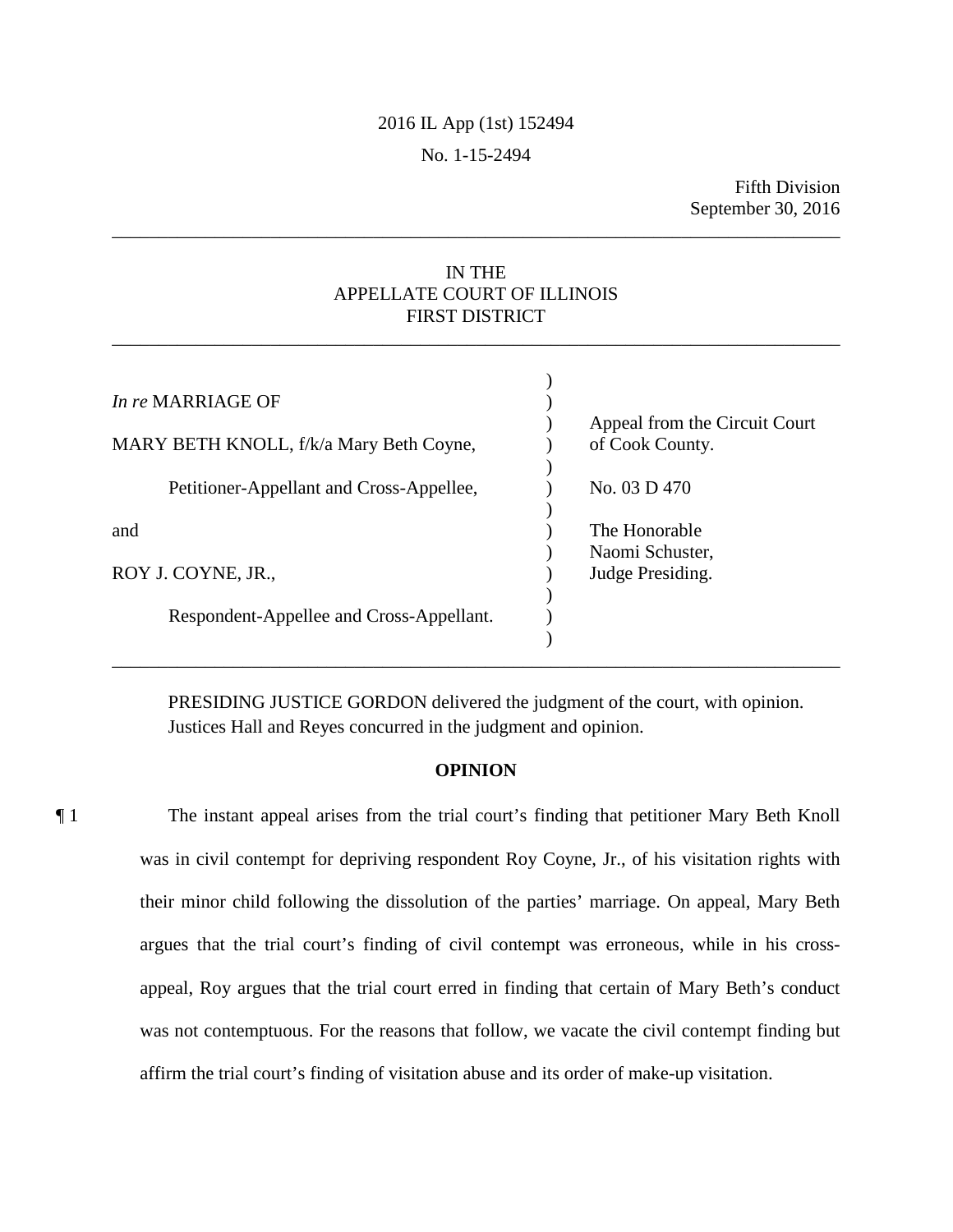### ¶ 2 BACKGROUND

## ¶ 3 I. Dissolution of Marriage and Joint Parenting Agreement

¶ 4 On January 15, 2003, Mary Beth filed a petition for dissolution of marriage, alleging that irreconcilable differences had caused an irretrievable breakdown of the marriage. The petition alleged that Mary Beth was pregnant, with the anticipated due date of March 29, 2003, and sought sole care, custody, control, and educational responsibility of the child.

¶ 5 The record indicates that the parties' son was born on April 10, 2003, and on April 17, 2003, the trial court entered a judgment for dissolution of marriage, which incorporated a marital settlement agreement and joint parenting agreement entered into by the parties. The joint parenting agreement provided that the parties would have joint legal custody of the child, with Mary Beth retaining the physical possession and primary residence of the child. The joint parenting agreement further set forth a visitation schedule and included a provision providing that "[t]he parents agree to be flexible in implementing the visitation program and, should a parent miss a scheduled visitation time for a valid reason, the parents shall attempt to 'make-up' the lost time by agreement."

¶ 6 The parenting agreement and visitation schedule were modified a number of times over the years, including on June 7, 2007, when Mary Beth was granted sole custody of the child. At the time of the civil contempt proceedings at issue in the instant case, the visitation schedule had been modified by a December 16, 2011, agreed order and provided, in relevant part:

> "a. \*\*\* [Roy] shall have unsupervised parenting time with [the child] every other weekend beginning on Friday at 3:15 p.m. and shall conclude Sunday at 4:00 p.m.

> > \* \* \*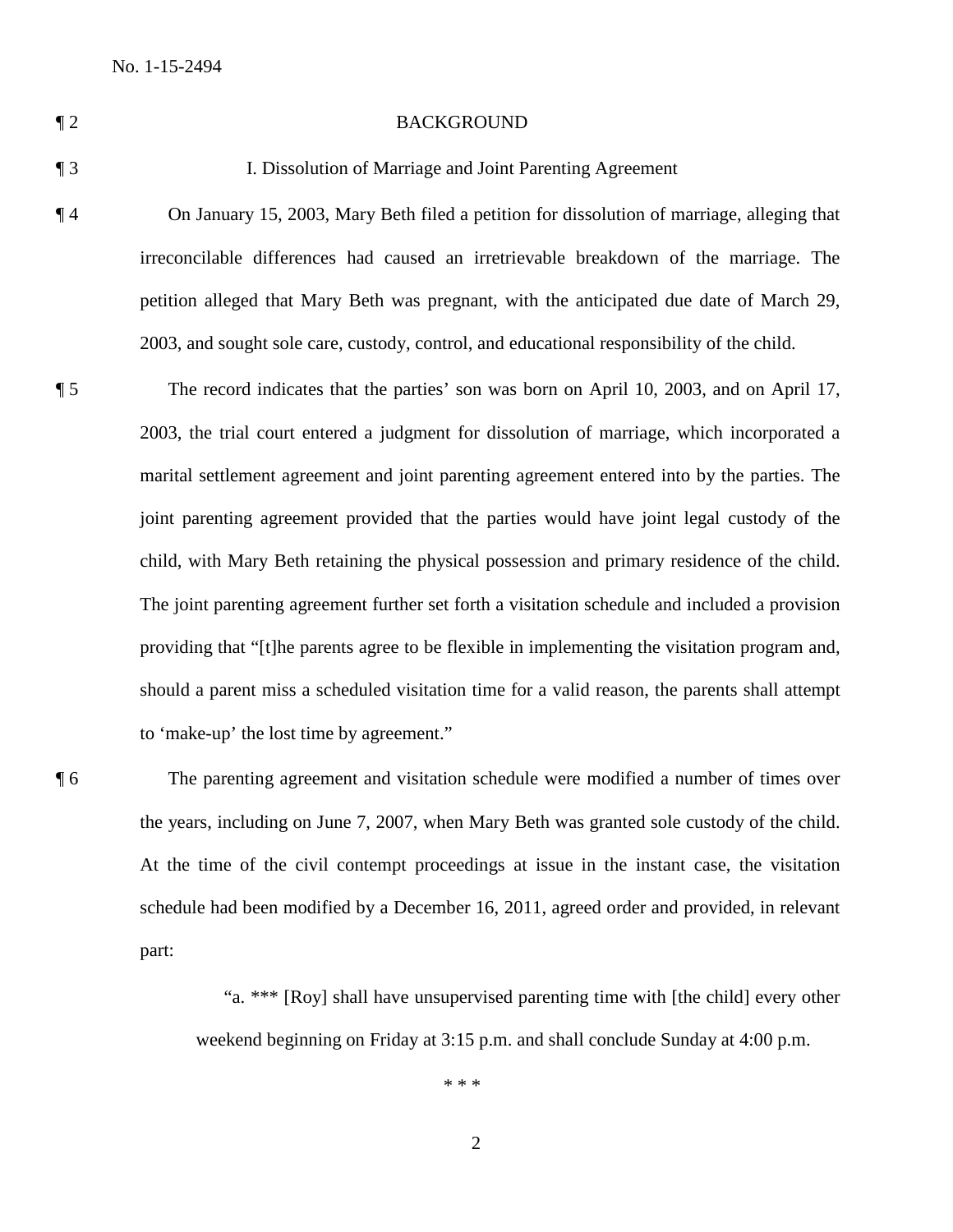d. ROY will have [the child] for 10 consecutive days every summer from the third Friday in June at 5:00 pm until the Sunday 10 days later at 4:00 pm and such other times as the parties may agree in writing.

\*\*\* f. \*\*\* \*\*\*

ii. Every year ROY shall have [the child] on New Year's Day from 9:00 am until January 2 at 6:00 pm.

iii. Every year Roy shall have [the child] from December 28 at 9:00 am until December 31 at 5:00 pm."

Additionally, one provision of the original visitation schedule that had not been amended was a provision providing that Roy was entitled to parenting time with the child until 8 p.m. on Father's Day.

# ¶ 7 II. Petition for Visitation Abuse

¶ 8 On July 14, 2014, Roy filed several motions and petitions before the trial court, namely, (1) a motion to modify the parenting schedule, (2) a petition to enroll the child in therapy, and (3) a "Verified Petition for Finding of Visitation Abuse, Indirect Civil Contempt and Other Relief." It is the third petition that is at issue on appeal.

## ¶ 9 1. Petition

¶ 10 With respect to the petition for a finding of visitation abuse and indirect civil contempt, which is the petition at issue on appeal, count I of the petition was for visitation abuse and alleged that Mary Beth had violated the court orders concerning Roy's visitation with the child, who was now 11 years old, in a number of ways. First, under the heading "Missed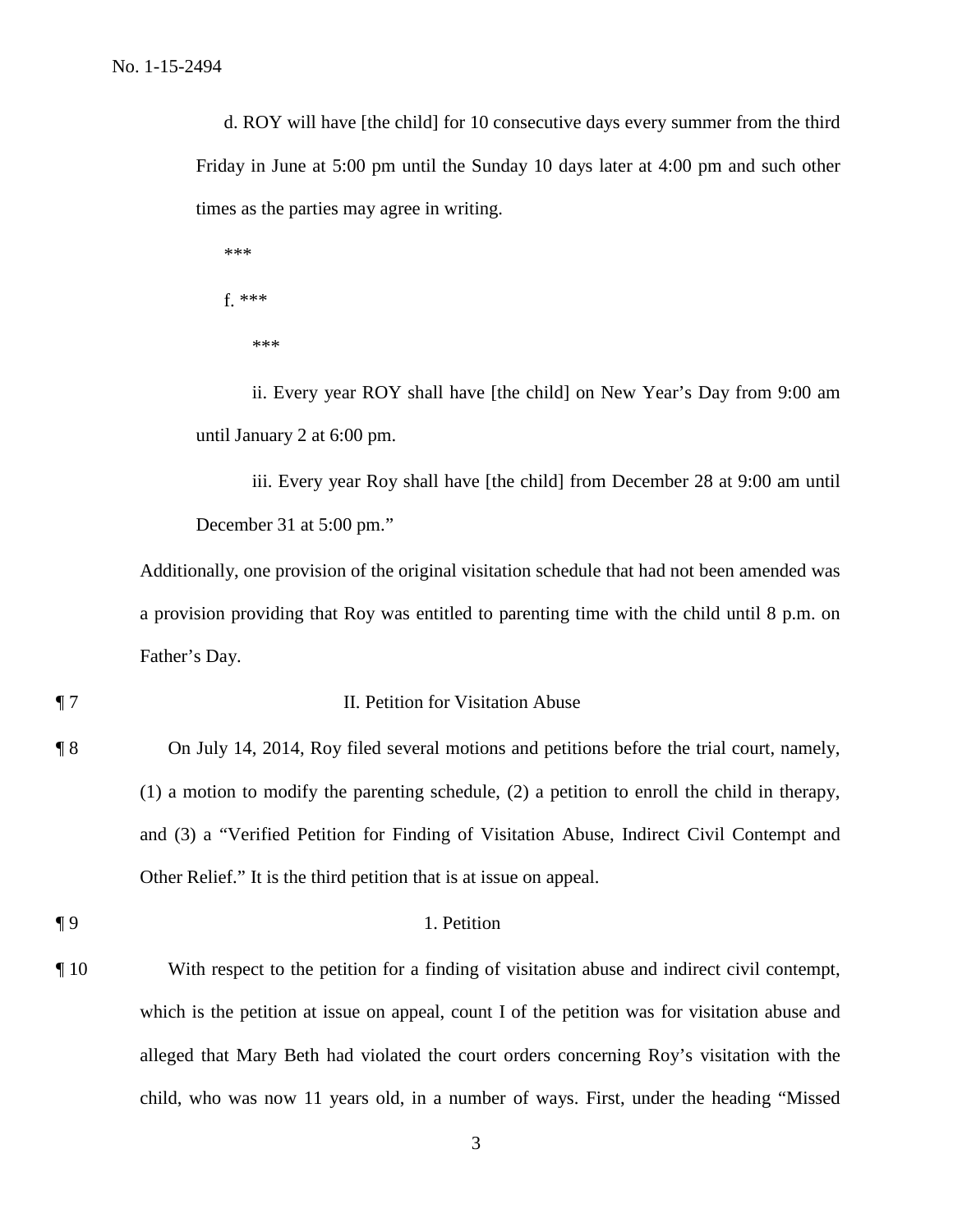Parenting time," the petition alleged that during Father's Day weekend 2014, Mary Beth contacted Roy to inform him that the child was not feeling well and that Roy would not be able to retrieve the child for his parenting time. However, the following day, the child texted Roy and informed him that he had recovered and was able to play in his baseball game later that day. When Roy requested make-up time for the missed Father's Day weekend visitation, Mary Beth responded that " '[the child] didn't want to go with you, he is more than willing to discuss that with the Judge,' " and would not agree to provide Roy with make-up time. The petition alleged that Mary Beth also refused to respond to Roy's request for make-up time for Roy's missed parenting time from December 28, 2013, to December 31, 2013, and January 1, 2014, to January 2, 2014.

- ¶ 11 Next, under the heading "Violation of Reasonable Telephone Access," the petition alleged that in January 2014, Roy was unable to communicate with the child for a period of six days, with the child not responding to Roy's texts and phone calls and Mary Beth not facilitating any communication between Roy and the child during that time period. The petition further alleged that "[a]s a regular occurrence during MARY BETH's parenting time," the child would not return Roy's phone calls or text messages. However, the child had his phone with him at all times during Roy's parenting time and was "very protective of his phone." The petition also alleged that, upon information and belief, during Roy's parenting time, Mary Beth "incessantly" called and texted the child at least 10 to 15 times a day on the child's cell phone to ask if he wanted to come home and had advised him " 'don't let your dad take your phone.' "
- 

¶ 12 Under the heading "Loss of Opportunity to Vacation with Minor Child Due to Unreasonable Notice of Extracurricular Activities," the petition alleged that Mary Beth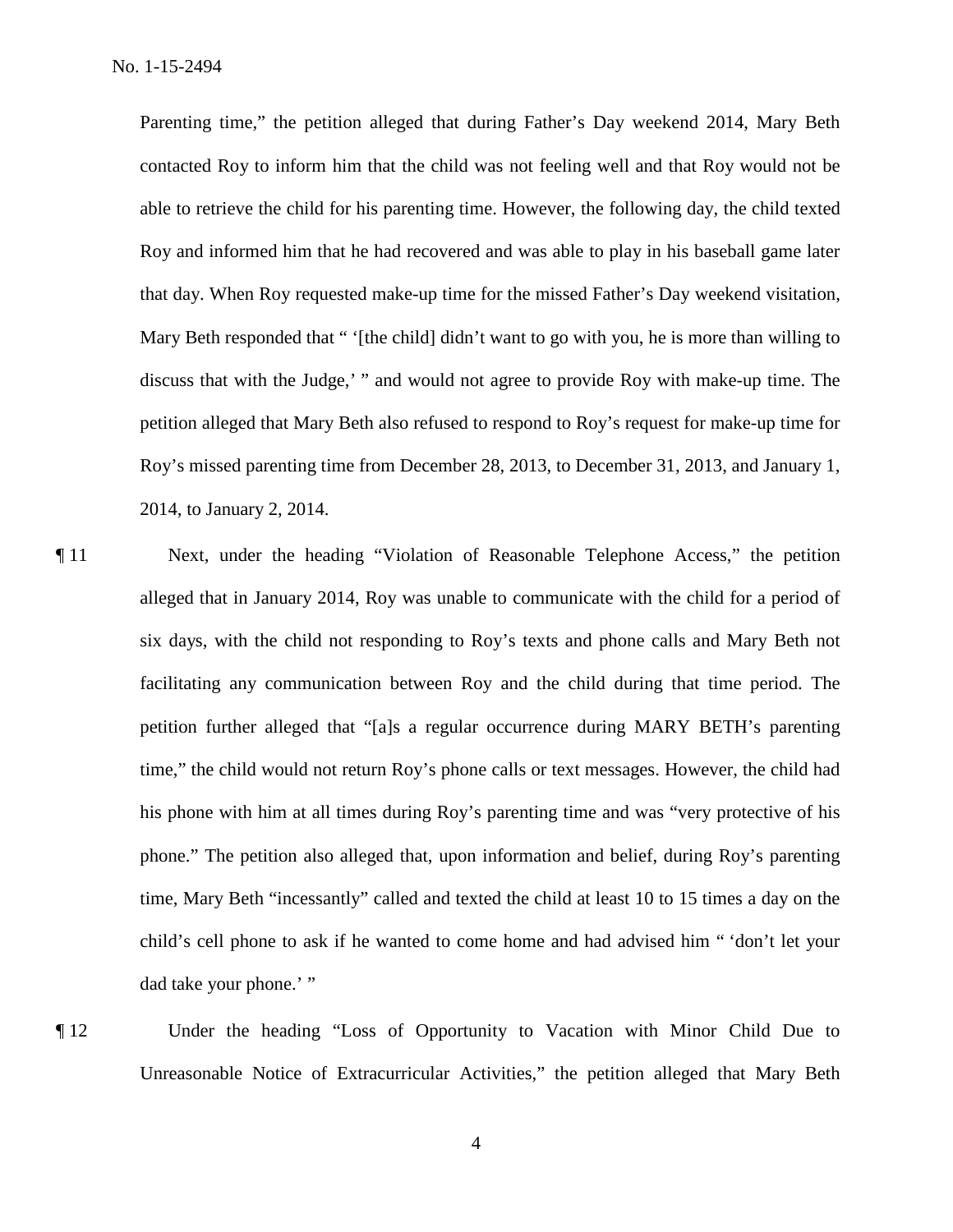provided notice of the child's extracurricular activities one day prior to Roy's scheduled vacation time, when Roy had planned to take the child to Wisconsin during Roy's only scheduled period of summer vacation time with the child. The petition further alleged that, upon information and belief, Mary Beth advised the child that he would be allowed to attend his activities while exercising vacation time with Roy. The petition alleged that the child's scheduled activities occurred during the entire period of Roy's summer vacation period and, in light of this, Roy was unable to take the child to Wisconsin and Mary Beth would not agree to permit Roy to have any additional vacation time in order to take the child to Wisconsin.

- ¶ 13 Finally, under the heading "Not Mentally Preparing the Child for Visitation and Attempting to Prevent ROY from exercising his parenting time with [the child]," the petition alleged that on Friday, June 20, 2014, when Roy attempted to retrieve the child for his vacation parenting time, Mary Beth called the police in an attempt to stop Roy from taking the child. The petition further alleged that in the presence of police officers, Mary Beth continually asked the child if he wanted to go with Roy and told him that if he did not, he could stay at home. The petition alleged that the child indicated he wanted to leave with Roy and, after a period of 20 minutes, the child was allowed to leave with Roy.
- ¶ 14 Count I of the petition alleged that Roy was requesting make-up parenting time for his missed parenting time (1) on Father's Day weekend and (2) from December 28, 2013, to January 2, 2014, and also requested additional time in the summer to exercise vacation parenting time with the child. The petition further requested that the child be required to engage in therapy or counseling and that Mary Beth be required to facilitate at least one phone call per day from the child to Roy. Count I of the petition requested an order: (1)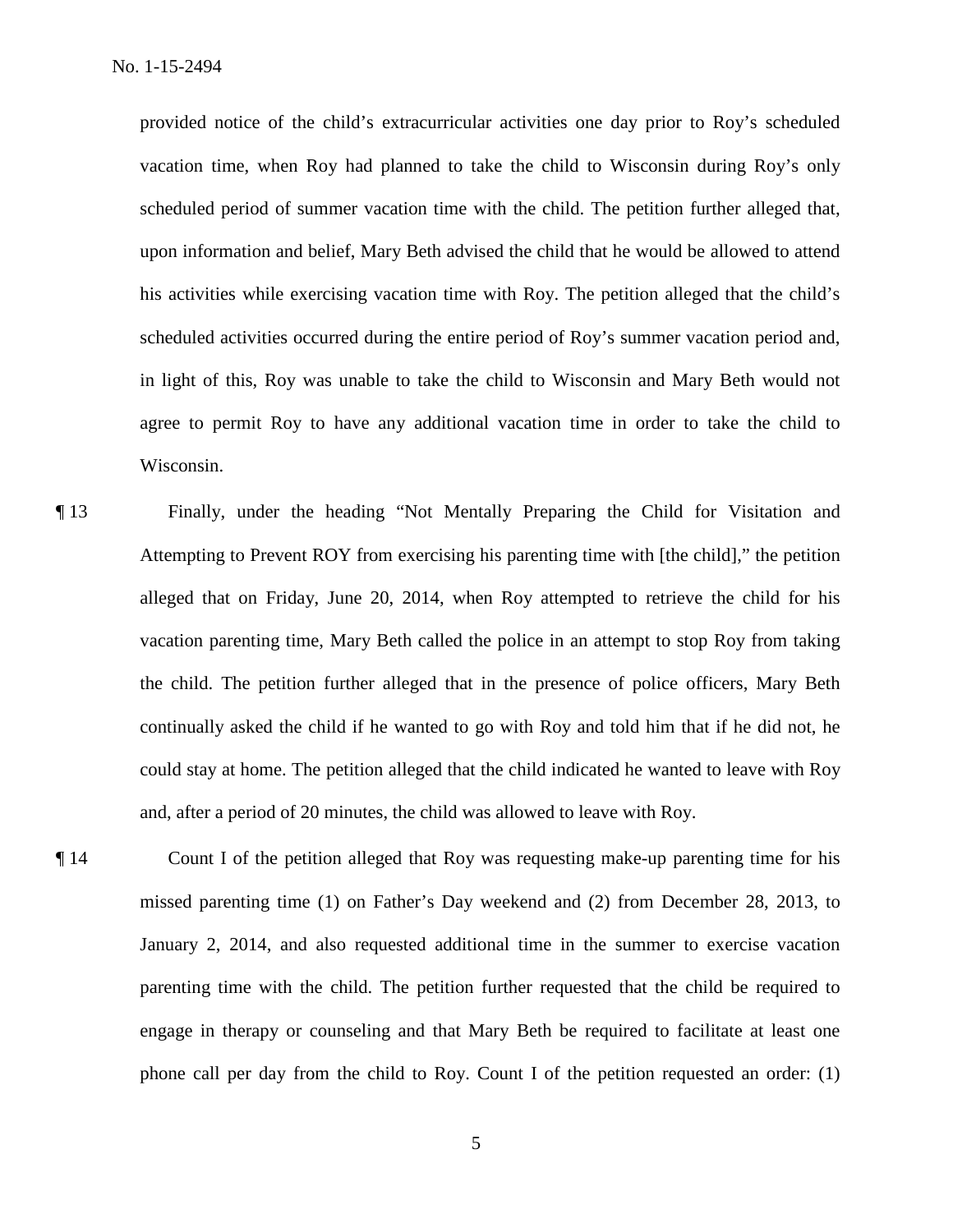finding Mary Beth in civil contempt for visitation abuse, (2) entering a rule to show cause against Mary Beth requiring her to show cause why she should not be held in indirect civil contempt for her failure to comply with the court orders concerning visitation, (3) ordering the child to attend therapy, (4) ordering Roy to be allowed make-up parenting time for the missed visitation dates, (5) ordering Mary Beth to facilitate at least one phone call per day from the child to Roy, and (6) ordering attorney fees and costs for the preparation and presentation of the petition.

¶ 15 Count II of the petition was for indirect civil contempt and realleged the same factual allegations concerning visitation as in count I. Count II also alleged that Mary Beth violated several additional provisions of the judgment for dissolution of marriage. First, under the heading "Lack of Information concerning [the child's] Medical Issues," the petition alleged that on January 2, 2014, the child underwent a medical procedure, but Mary Beth did not inform Roy of the procedure until she contacted him on February 28, 2014, to seek payment for the procedure. Additionally, under the heading "Inability to Foster a Loving Relationship Between the Minor Child and Roy," the petition alleged that on June 20, 2014, when Roy arrived at Mary Beth's residence to pick up the child for his vacation time, Mary Beth repeatedly asked the child if he wanted to go and told him that he did not have to go with Roy if he did not want to go; she continued asking him despite the child indicating that he wanted to leave with Roy. The petition also alleged that Mary Beth called the police and refused to allow Roy to leave with the child until the police arrived. The petition further alleged that during Roy's parenting time, Mary Beth frequently texted the child to ask if he wanted to return home.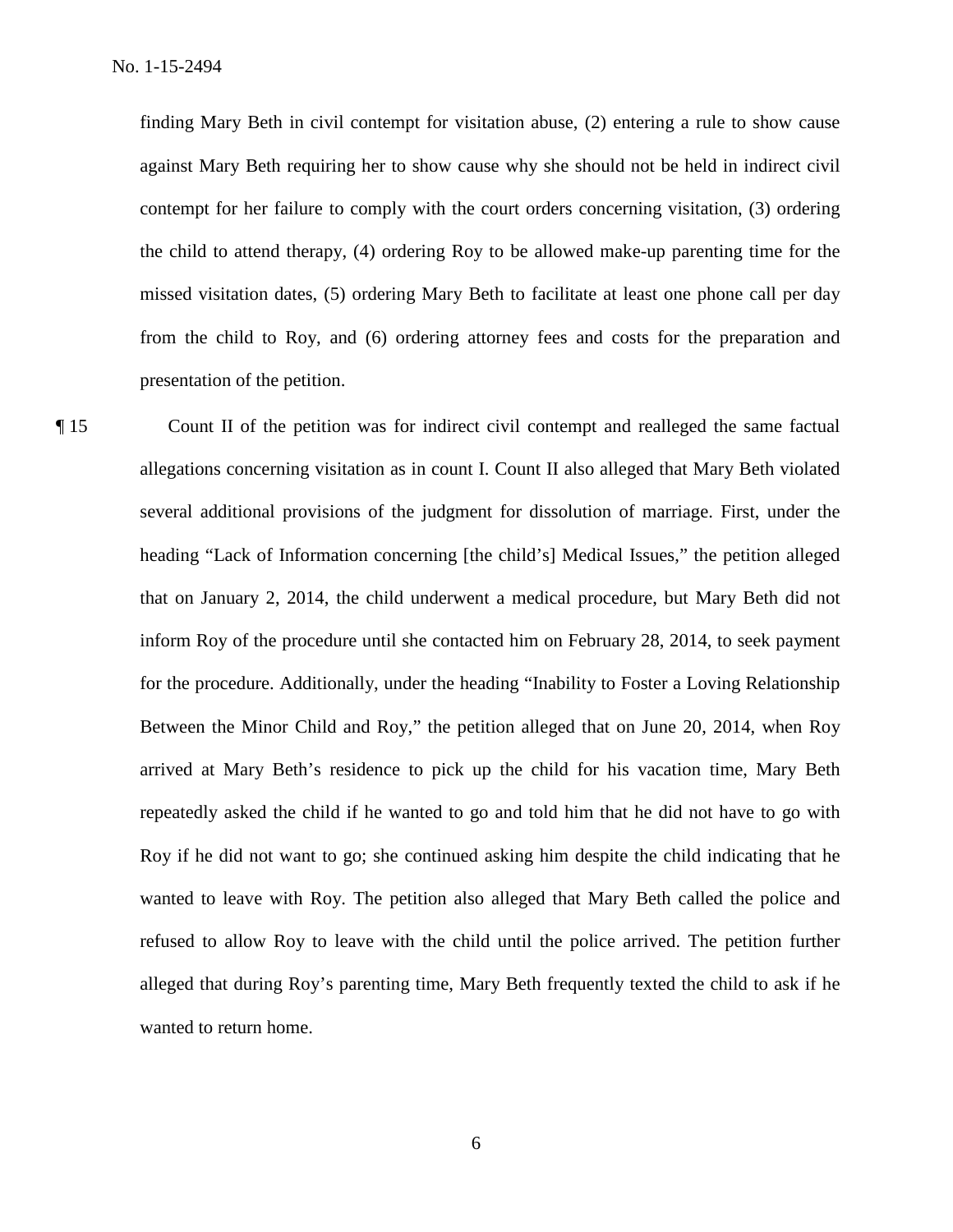¶ 16 Count II of the petition alleged that Mary Beth "has demonstrated that she is unwilling to behave in a positive manner that would support and encourage the minor child to exercise parenting time with ROY and maintain a loving relationship with his father." The petition further alleged that her conduct was without compelling cause or justification and was contumacious and alleged that she had acted in willful violation of court orders. Count II requested an order: (1) finding Mary Beth to be in civil contempt; (2) entering a rule to show cause for Mary Beth to show why she should not be held in indirect civil contempt for her failure to comply with the terms of the judgment for dissolution of marriage and the December 16, 2011, agreed order; (3) ordering the child to attend therapy; (4) ordering Roy to be allowed make-up parenting time for his missed visitation time; (5) ordering Mary Beth to facilitate at least one phone call per day from the child to Roy; and (6) ordering attorney fees and costs in the preparation of the petition.

¶ 17 Count III of the petition was for attorney fees and requested the costs and attorney fees that Roy had incurred because of Mary Beth's failure to comply with the court's orders.

¶ 18 In her response to Roy's petition, Mary Beth denied violating the court's orders concerning visitation. With respect to Father's Day weekend, Mary Beth explained that the child "suffers from a condition with his lymphatic and vascular system, whereby one of the symptoms results in him developing lesions on his sides and flesh which cause him pain and anxiety," and had suffered a flare-up of the condition shortly before June 13, 2014. Mary Beth took the child to his pediatrician, who recommended contacting the Mayo Clinic, which normally treated the child for his condition. After contacting the Mayo Clinic, Mary Beth was advised to ice and wrap the site, and was told that "if [the child] felt up to it he could play in his game—which he decided to do." Mary Beth had the child "notify his father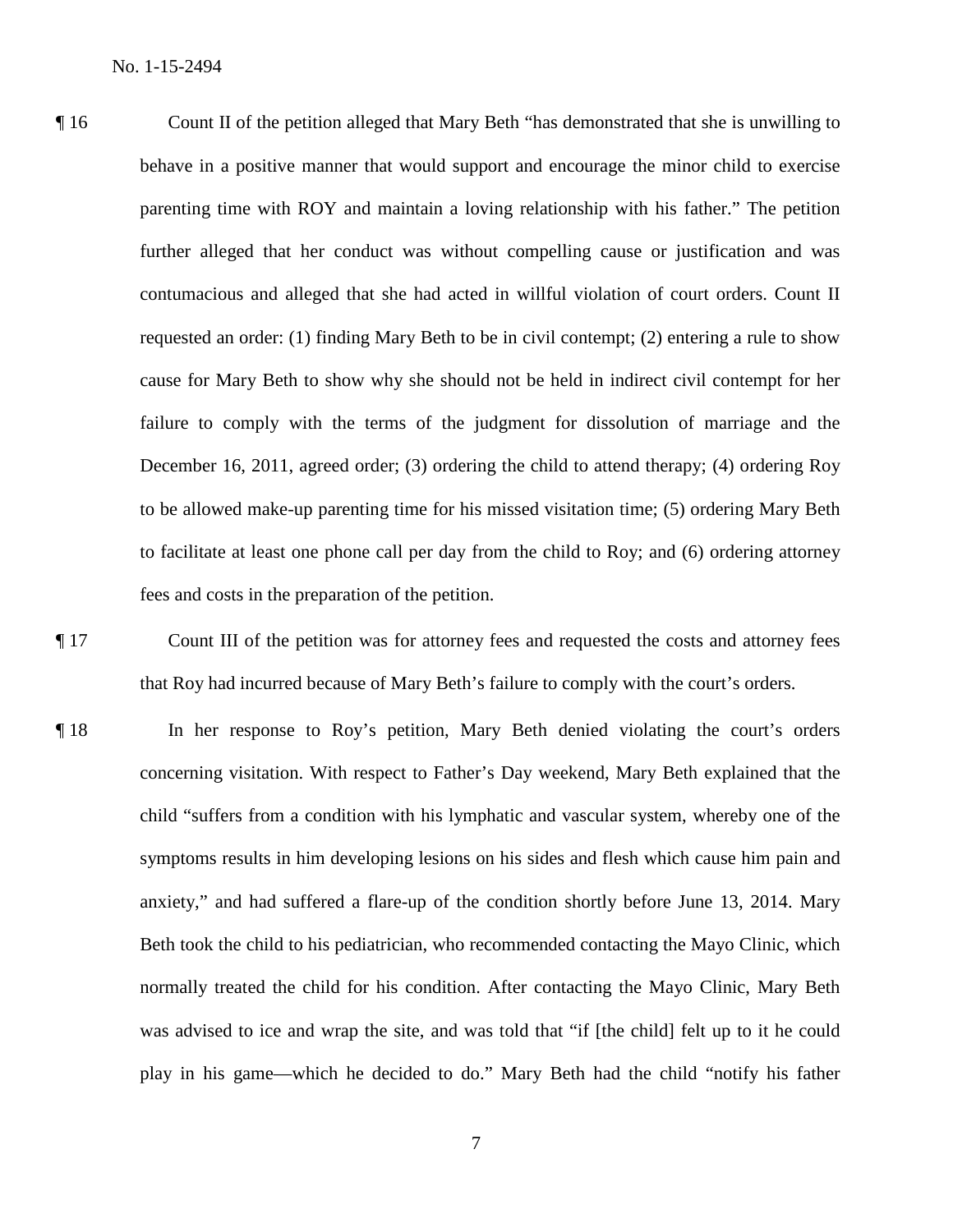immediately that he would be going to his game" and Roy attended the game "but did not speak to [the child] at all while he was there, and did not take [the child] or ask to take [the child] for his visitation." The next day, Mary Beth arranged for Roy to pick up the child, which he did at 11 a.m. Roy indicated that he would drop the child off at 8 p.m., but without any notification to Mary Beth instead dropped him off between 1 and 2 p.m.

- ¶ 19 Mary Beth also denied that she had refused to allow Roy make-up parenting time, claiming that she had been "generous" in permitting make-up time if there was no conflict in the family's schedule. Mary Beth further claimed that she had provided a cell phone for the child "for many years" and she had not interfered with the child's communications with Roy and the child "is free to communicate with his father as he wishes." Mary Beth claimed that Roy had also "greatly exaggerated her communications with" the child when he was with Roy, which were largely initiated by the child himself, and denied that she called and texted the child with the frequency suggested by Roy.
- ¶ 20 With respect to Roy's summer vacation time, Mary Beth explained that the child had been playing baseball in a league since he was very young and that both she and Roy had encouraged the child's participation. The league did not send out its playoff schedule until late in 2014, and Mary Beth claimed that Roy received the schedule directly via email from the coach and had the schedule as long as Mary Beth did. Mary Beth claimed that she had nothing to do with the interference of the child's games and practices during Roy's vacation time and stated that she also had to modify her schedule to accommodate her children's activities.
- 

¶ 21 Mary Beth also denied that Roy was unaware of the child's January 2, 2014, medical procedure. She claimed that Roy was emailed and informed about the medical treatments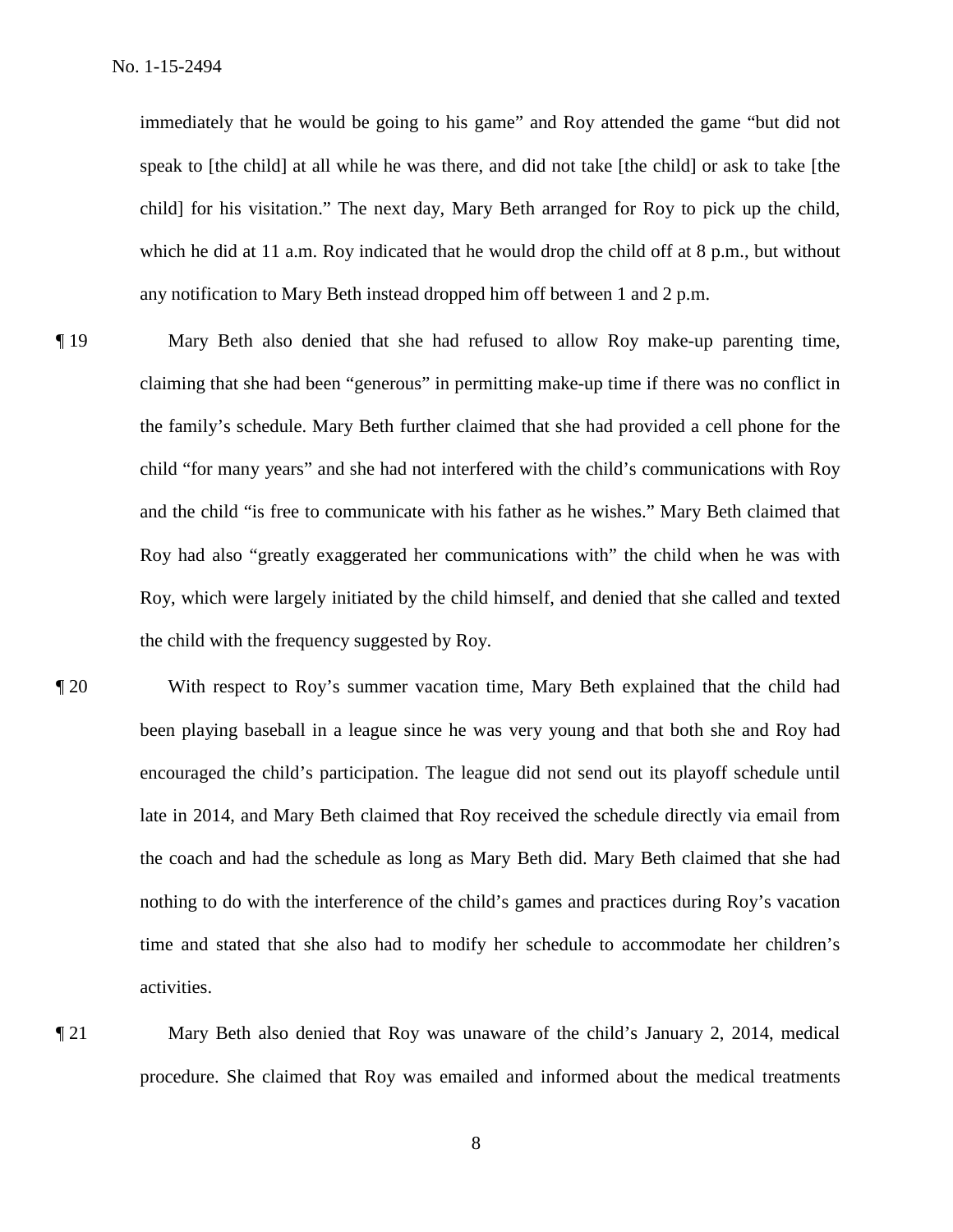and, in fact, traveled to Minnesota and spoke to the child's physicians on January 3, 2014. In addition, Roy texted and communicated with the child about his meeting with the doctors at the Mayo Clinic. Mary Beth attached a document from the Mayo Clinic in which it stated that the doctor "discuss[ed] the result of investigation and treatment with [the child's] father" on January 3, 2014. Finally, Mary Beth denied Roy's account of the events of June 20, 2014, claiming that she did not encourage the child not to visit with Roy but, instead, the child "did not want to go because of the circumstances created by Roy" and, in fact, still left with Roy for his visitation.

#### $\llbracket 22 \rrbracket$  2. Trial

¶ 23 The parties came before the court for a trial on Roy's petition. Mary Beth and Roy testified on their own behalf and Mary Beth's husband, Brian Knoll, testified on Mary Beth's behalf.

¶ 24 Roy testified that under the parties' parenting agreement, he was entitled to visitation on June 13, 2014, through June 15, 2014, which was Father's Day weekend. However, Mary Beth informed Roy that he would not be able to exercise his parenting time that weekend because the child was ill. On Saturday, the child sent Roy a text message at 4 p.m. informing Roy that he was feeling better and would be attending his baseball game. Roy was able to exercise his parenting time with the child on Sunday, from 11 a.m. until 3 p.m., which was "the only time that Mary Beth would allow [him] to have." Roy testified that he saw the child, as well as Mary Beth and her husband, Brian, on Saturday but did not communicate with them "[b]ecause with what was going on Friday with just deciding to pull my entire weekend visitation, I wasn't going near them as I figured something was up. And whenever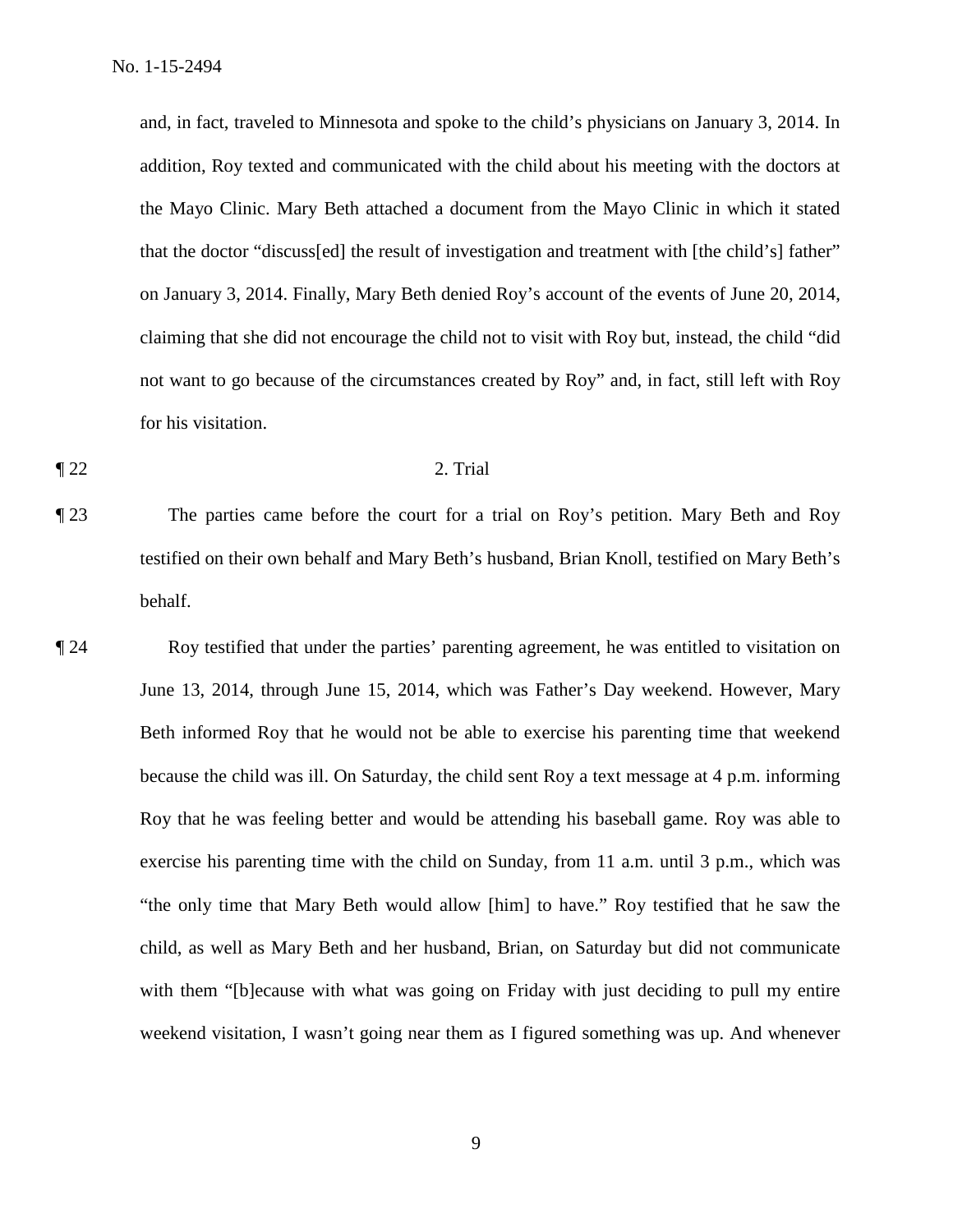they start acting like that, I don't go near them, because I am not going to walk into a trap. I was alone and without a witness. So I stayed as far away from them as I could."

¶ 25 Roy also testified that he exercised parenting time on December 25, 2013. When he picked the child up, Mary Beth invited Roy inside and told him that the child's side was swelling in the area where he had an earlier operation. She showed Roy the child's side and told Roy that she was going to call the Mayo Clinic and see if she could get an appointment as soon as possible. Roy looked at the child's side and testified that he observed "[n]o difference at all" from how it normally looked. The child was at the Mayo Clinic from December 28 to December 31. While there, he had appointments with a surgeon and a dermatologist and had a magnetic resonance imaging (MRI) test. Roy testified that he did not sit in on the appointments; Roy explained that the child's first appointment was for an MRI and Roy arrived at the appointment early but discovered that the child had already been checked in. Roy went to the location of the MRI but was informed that the child was currently undergoing the test and the nurse would not allow him into the room. The second appointment was to learn the results of the MRI, and Roy again arrived at the appointment early; "[a]s soon as Mary Beth and [the child] showed up, she saw [Roy] there. She left. And the next thing you know the security guards showed up trying to remove [him] from the hospital." Roy also testified that he asked Mary Beth for the child's medical records but she would not provide them and told him "that she had sole custody, and she didn't have to tell [him] anything." Roy testified that he requested make-up parenting time from Mary Beth several times but was not granted make-up time "until I filed this motion."

¶ 26 Roy also testified about his summer parenting time in 2014. He testified that he was planning on going to Wisconsin with the child for a fishing trip but that the night before his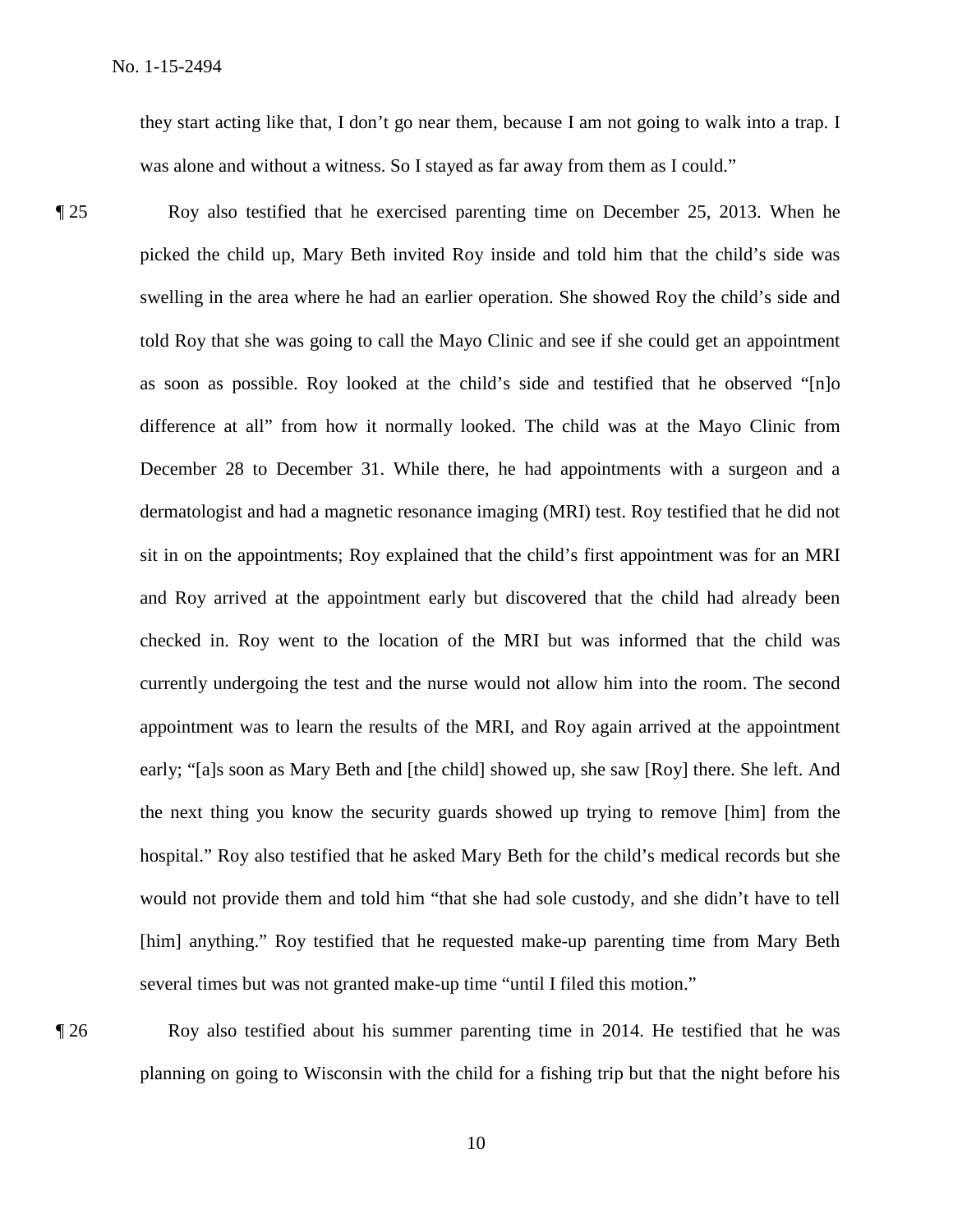vacation, he received an email from Mary Beth "which was more so an itinerary of every day of my vacation activities that [the child] had to be at. And it varied from baseball games, practices, golf, band car wash, band practices. So pretty much every day of my vacation he had stuff I had to take him to." Roy testified that Mary Beth had not provided him notice of these activities prior to that email and that he did not have access to the schedule, school records, or band activities. When Roy arrived to pick up the child on June 20, he called a few times and rang the doorbell, but nobody answered. He waited 15 to 20 minutes "and then finally two police cars showed up out of nowhere. Mary Beth had called the police." Roy also testified that he had requested make-up parenting time for the summer vacation period, but Mary Beth did not allow it. He testified that when he requested parenting time, "[s]he just doesn't answer my requests. She just ignores them."

- ¶ 27 After Roy's testimony, the trial court found that there was a *prima facie* case of visitation abuse, meaning that the burden then shifted to Mary Beth to demonstrate whether she complied with the court's orders and whether any failure to comply was willful or contumacious.
- ¶ 28 Mary Beth testified that she had never asked the child's school not to give any records to Roy. In July 2012, she had asked Brian, her husband, to provide Roy with the information to access the child's school portal information, so that Roy could log on and access the child's grades on a daily basis. She testified that her parents were listed as the child's emergency contacts at school, because they lived in the same town as the school and were retired, so they would be available if anything happened at school.
- 

¶ 29 Mary Beth testified that for Christmas 2013, the child received a cell phone, so that he would be better able to communicate with her or Roy when he was with the other parent.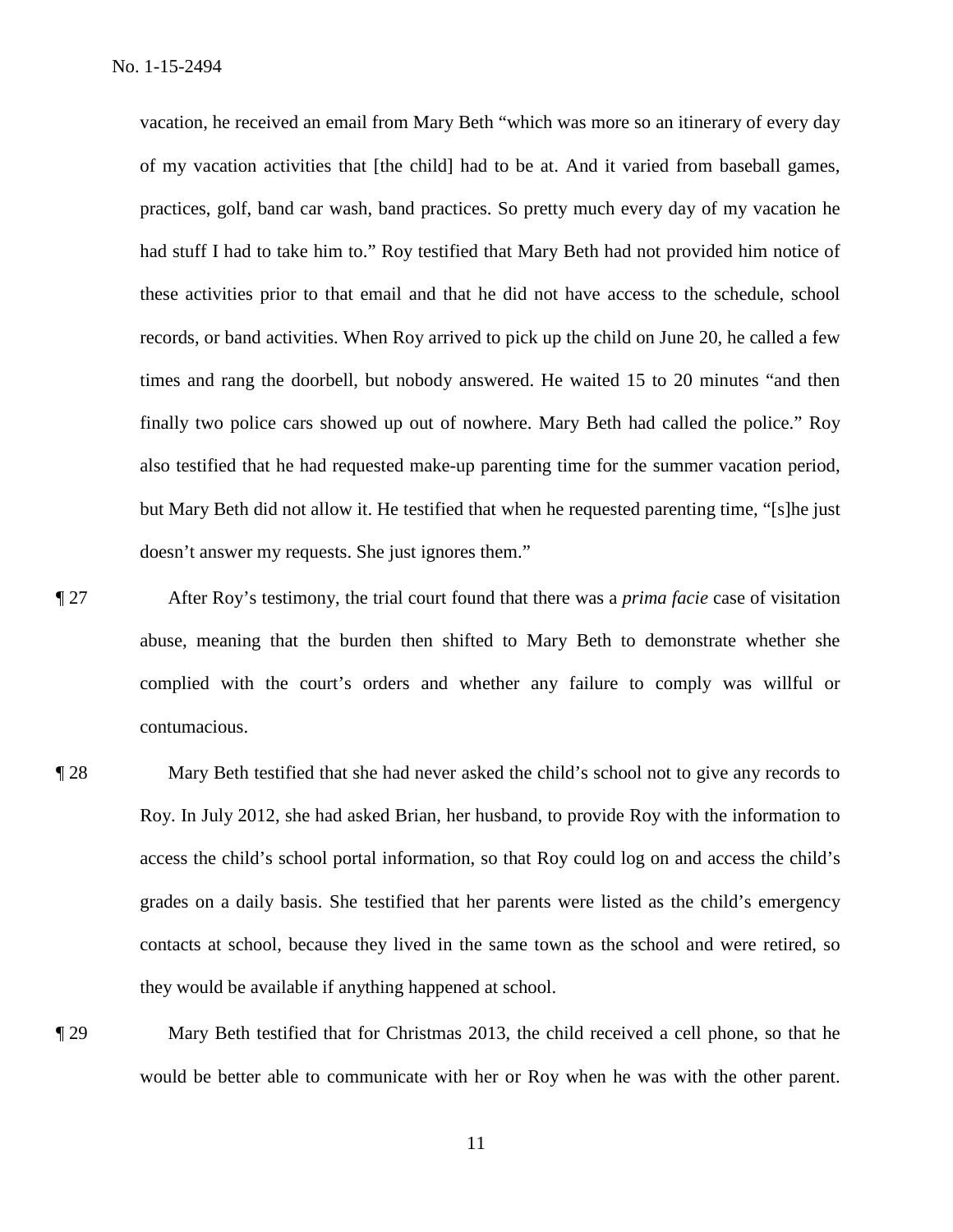Mary Beth denied reading the child's messages until the instant petition was filed, when the child gave her permission to read his messages and download them. Mary Beth also denied that she or her husband ever wrote any messages to Roy from the child's phone that they pretended were from the child.

¶ 30 Mary Beth testified that, since he was an infant, the child had suffered from "lymphatic and vascular malformations," in which the child occasionally presented with tumors that needed to be removed. The child was initially treated in Chicago but was encouraged to seek treatment at the Mayo Clinic. Mary Beth testified that on Christmas morning 2013, the child had clear lymphatic bubbles on his side, as well as two blood bubbles; she testified that "[t]he clear lymphatic bubbles we have seen before, but not the blood bubbles." The child went with Roy for his visitation, and Mary Beth contacted the child's doctor at the Mayo Clinic. She sent photos of the child's side to the doctor's nurse and received a phone call on December 30 scheduling an appointment on December 31. Mary Beth informed Roy of the child's appointment via text message. Mary Beth and the child flew to the Mayo Clinic on December 31, where they met with the child's doctor, who scheduled the child for an MRI on January 2. When Mary Beth and the child arrived for the MRI, they had preregistered, so they went directly to the MRI lab. During the child's MRI, Mary Beth waited in a waiting area; she did not go into the MRI room with him. During the MRI, Roy was in the lobby area. After the MRI, they had a tentative appointment with the doctor that afternoon but needed to first meet with dermatology, so Mary Beth asked Roy if he wanted to take the child out to lunch, but Roy declined. Mary Beth testified that she received information about the child's appointments at the Mayo Clinic by calling and giving the child's "Mayo Clinic number" to find out his scheduled appointments; she further testified that Roy had access to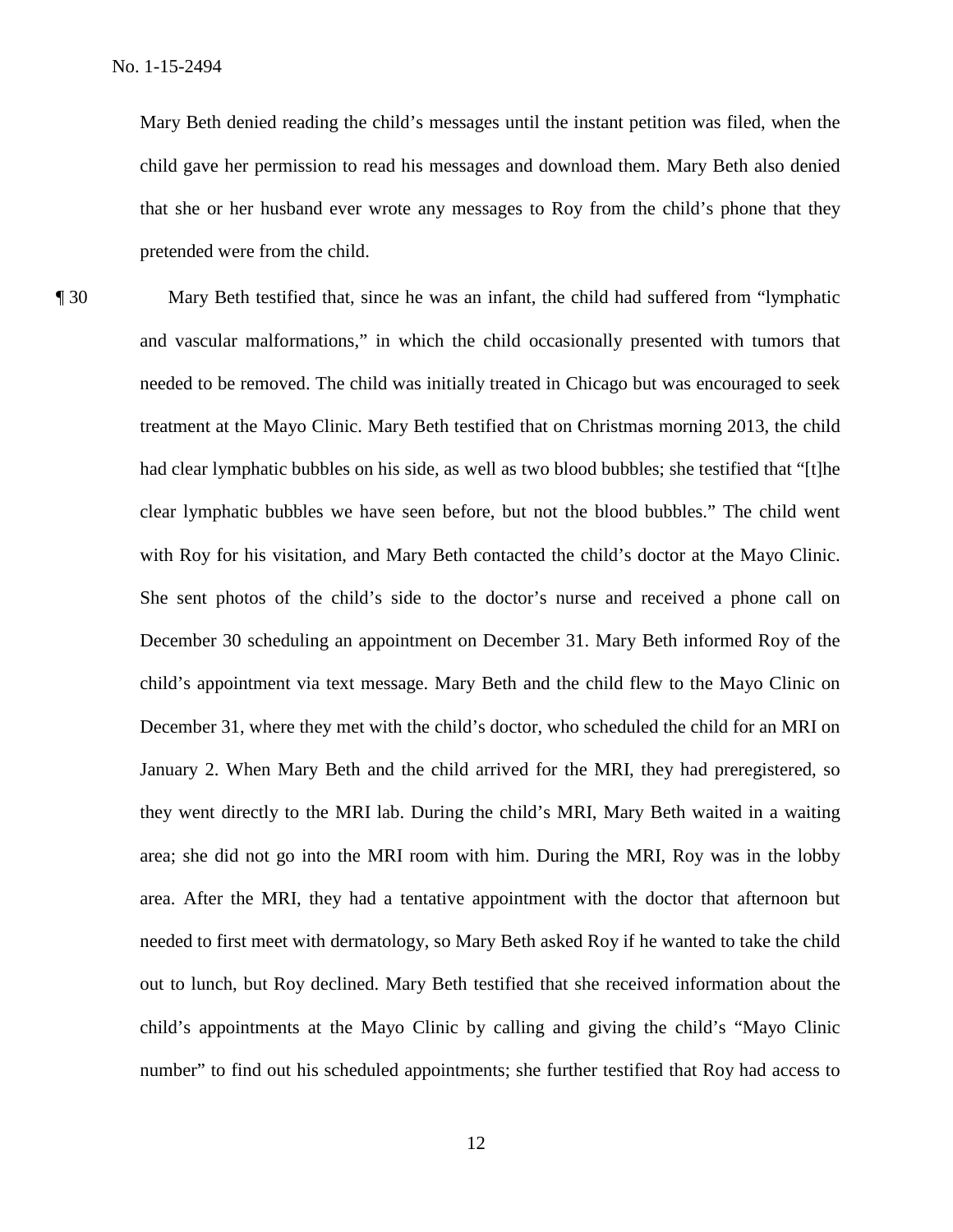this information because "[i]t had been on every single bit of communication ever since [the child] was assigned a Mayo Clinic number when he was an infant." The dermatology appointment took longer than scheduled, because one of the child's blood blisters had cracked and was bleeding, so Mary Beth and the child arrived for their next doctor's appointment at 4 p.m. instead of the scheduled 3:30 time. When they arrived, Roy was in the waiting area and began screaming at Mary Beth and the child, asking where they had been. The child began crying immediately and Mary Beth asked if she and the child could be put in a room in the back so that they would not have to be in the same waiting area as Roy. Mary Beth testified that "[n]ext thing I knew, security showed up"; she did not contact security and did not know who had done so. Mary Beth and the child were taken to an office in the back and Roy was asked to leave.

¶ 31 As to Father's Day weekend, Mary Beth testified that on Thursday, June 12, 2014, the child was not feeling well and his side was swollen. Mary Beth contacted the Mayo Clinic and notified Roy. The Mayo Clinic instructed her to "take it easy" with the child for the weekend and to ice his side and wrap it if necessary. On Friday, the child was still not feeling well and was nervous about whether the problem was going to resolve itself or get worse. He wanted to stay home for the weekend, so Mary Beth sent Roy a text message informing him. Roy responded, telling Mary Beth that he was more than capable of taking care of the child and threatening to call the police if she did not send the child with him; Mary Beth testified that Roy was "definitely" capable of taking care of the child and his medical condition. Mary Beth informed the child that he needed to go, but the child still did not want to go. Mary Beth prepared the child's things, and Roy arrived to pick him up. Roy and the child had a discussion and ultimately determined that they would do something on Sunday, Father's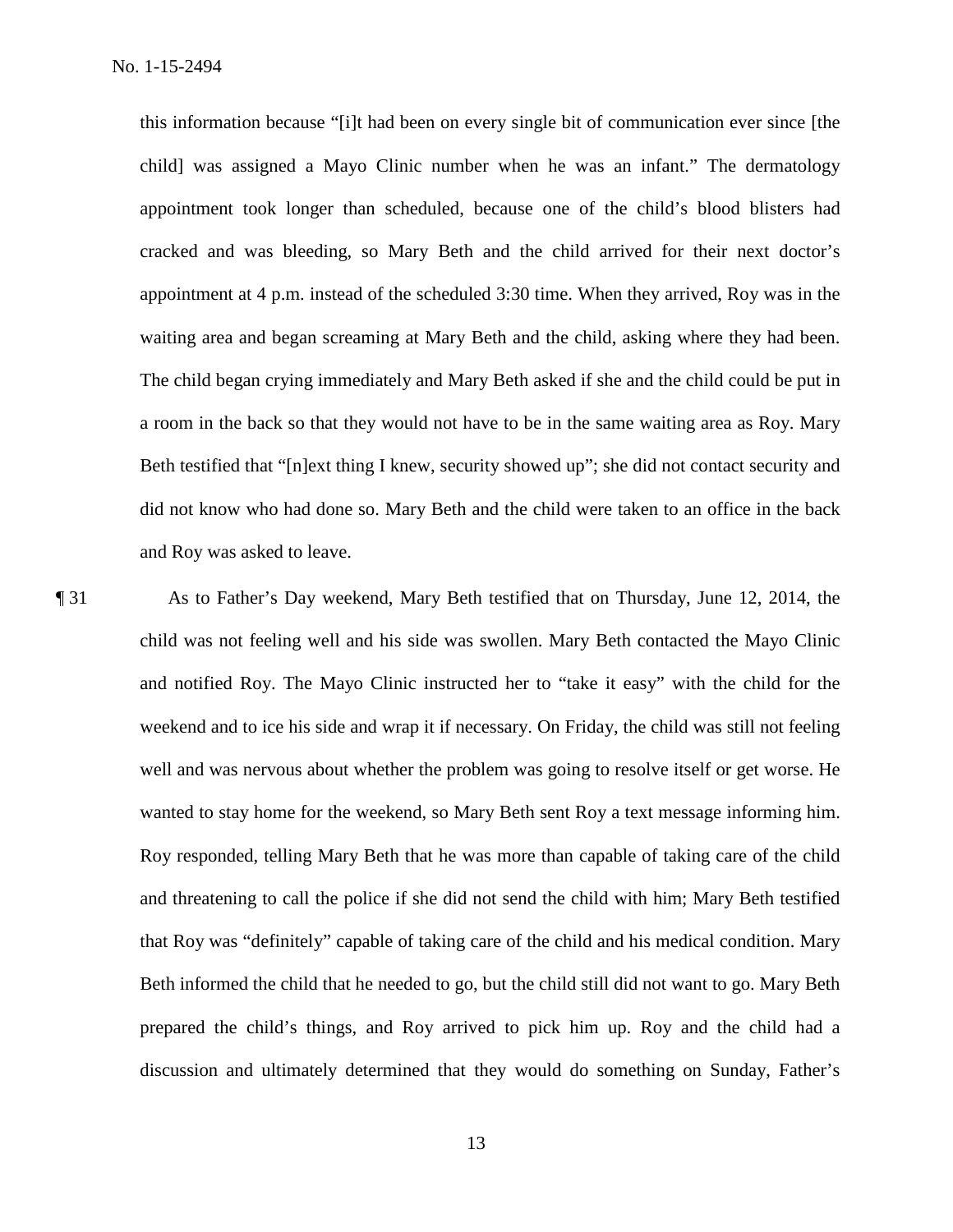Day; Mary Beth testified that Roy was not angry "at all" and was "very respectful" when he spoke to the child and then left. The next day, the child was feeling better and decided he wanted to play in his scheduled baseball game; the child notified Roy through text messages. Mary Beth and Roy both attended the game but did not communicate; Roy did not ask if he could take the child home with him. On Sunday, Roy picked the child up at 11 a.m.; he was allowed to have him until 8 p.m. under the court order but arranged to bring him home at 3 p.m. and actually brought him home at 1:30 p.m. On cross-examination, Mary Beth admitted that she responded to Roy's request for make-up time by stating that " '[a]s far as making up visitation for last weekend, [the child] didn't want to go with you. He is more than willing to discuss that with the judge.' " Mary Beth admitted that "[i]t was totally wrong" for her to say that and that she never discussed her comment with the child.

¶ 32 With respect to summer vacation, Mary Beth testified that the night before Roy's scheduled visitation, the child asked Mary Beth to send Roy a list of the child's previously scheduled activities so that he would have a list of everything that the child was supposed to attend, which included baseball, band, and golf; Mary Beth sent Roy an email with this information but did not insist that the child attend every one of the activities. Mary Beth was under the impression that Roy knew about all of the child's activities, as he was involved with the child's participation in them. Mary Beth did not add any activities to the child's schedule and all of his activities were ones that he had engaged in previously: that year's baseball schedule had been released in October 2013, and he had participated in band camp and golfing for the past two years. Mary Beth testified that Roy contacted her 45 minutes before his parenting time was scheduled to begin, seeking to reschedule it, but Mary Beth was unable to accommodate him on such short notice due to her own schedule. Roy arrived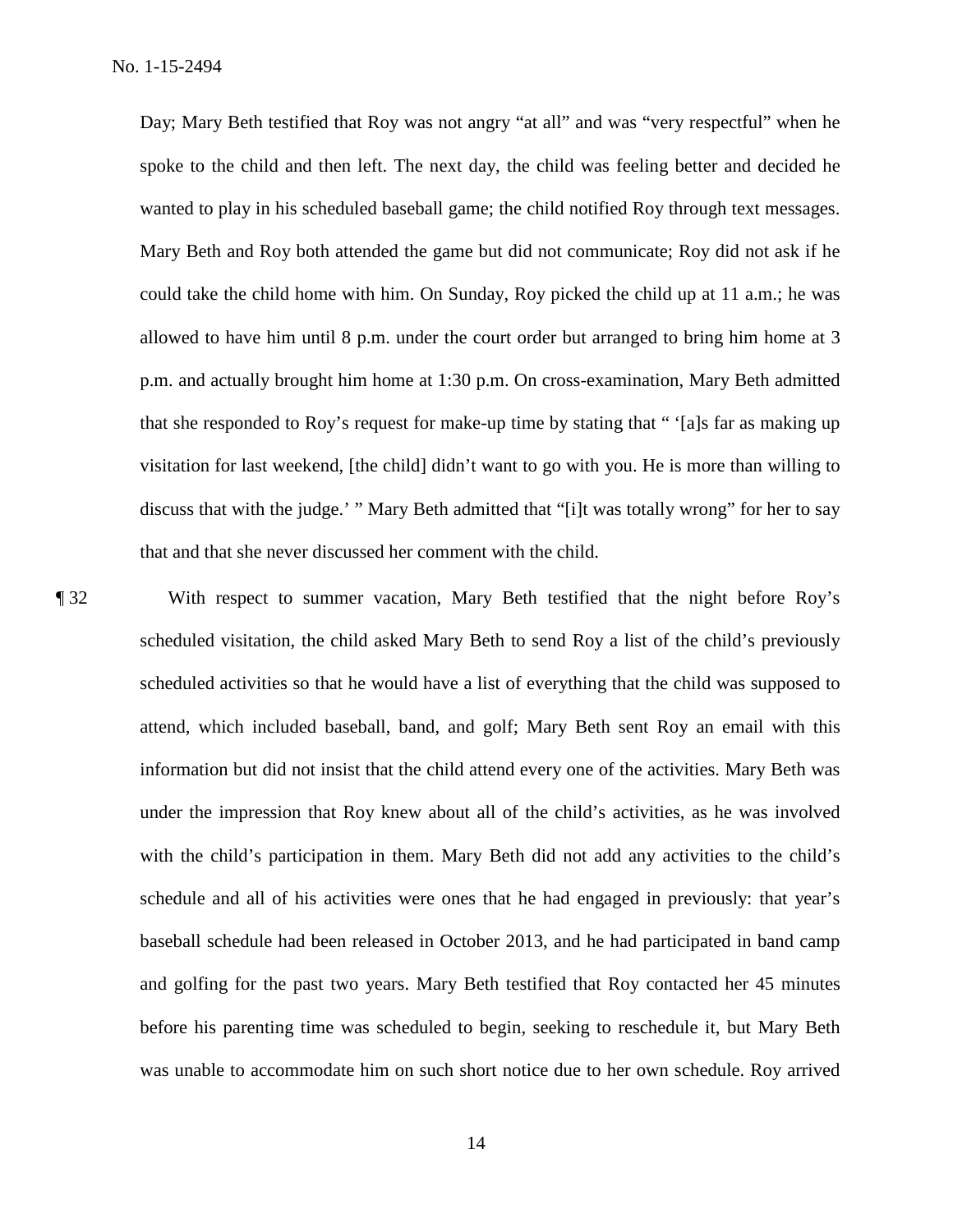to pick the child up "and parked sideways on the driveway and was wailing on his horn." Even though the child was prepared to do so, he did not want to leave with Roy, and Mary Beth contacted the police due to Roy's behavior and the child's refusal to leave. The police spoke with the child, and between them, Mary Beth, and Brian, they were able to convince the child to leave with Roy. Mary Beth denied calling the child "incessantly" during Roy's parenting time and testified that her phone records showed that she called the child seven times during the period of summer parenting time and that the child called her seven times. Mary Beth testified that she also texted with the child and estimated that they would have texted not more than 10 times during that period.

- ¶ 33 Mary Beth testified that after the visit at the Mayo Clinic, the relationship between her and Roy changed; she described it as "horrible" and said there was "not much communication" and that any communication was through Brian, her husband. Mary Beth testified that the child continued visiting and communicating with Roy, including a number of requests from Roy for extra visits that Mary Beth always granted.
- ¶ 34 Brian Knoll, Mary Beth's husband, testified that he was able to access the child's school records through an online portal, which the school district began implementing in 2012. The portal could be accessed using a school-provided username and password; Brian passed that information along to Roy in July 2012 at Mary Beth's request. He explained that at the time, he had been emailing Roy all of the child's progress reports and report cards, so sending the information to Roy would allow him to access that material himself.
- ¶ 35 3. Trial Court Order
	-
- ¶ 36 On August 5, 2015, the trial court entered an order on Roy's petition. Concerning Father's Day weekend, the trial court noted that "[t]his Court finds it incredibly unnerving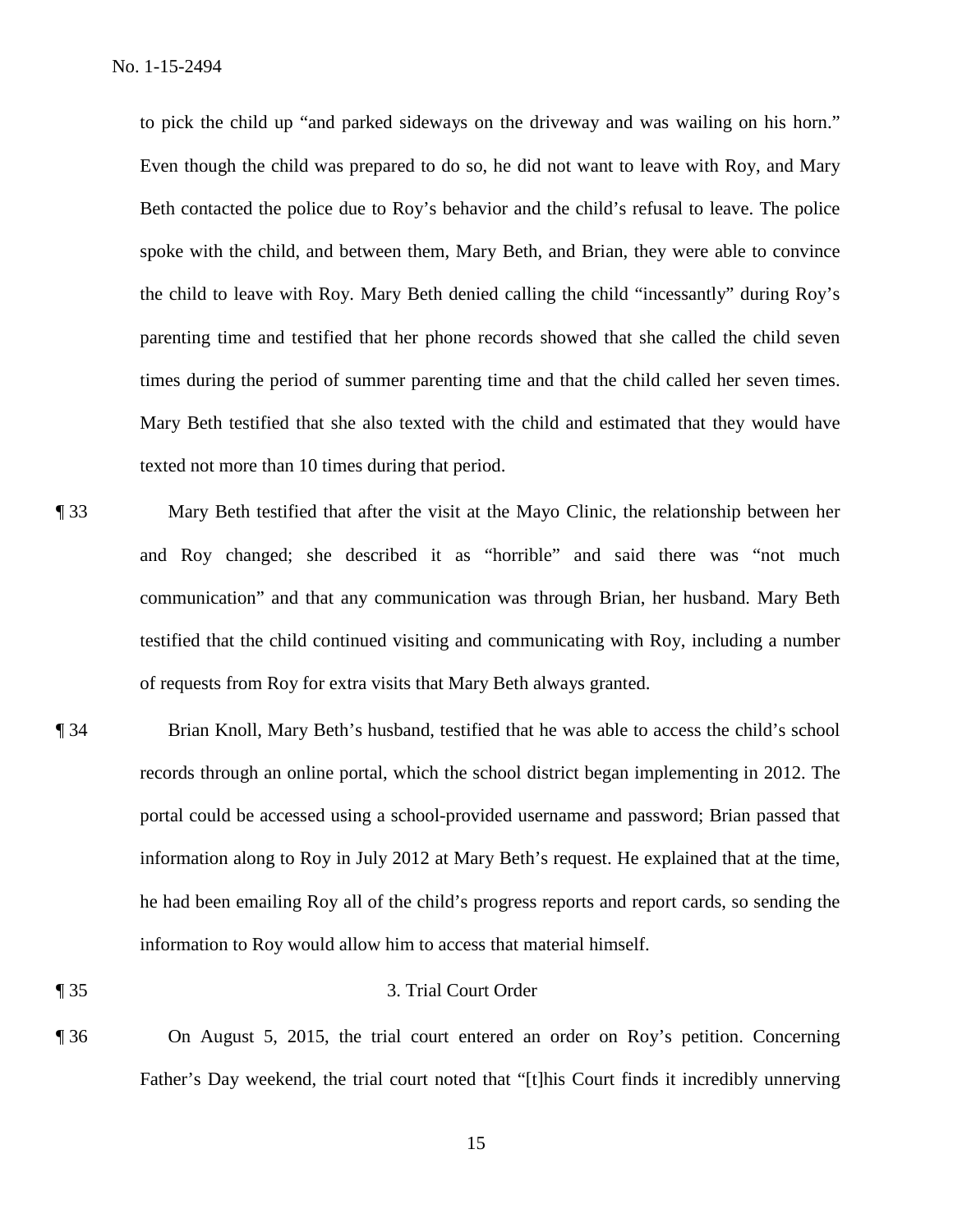the amount of responsibility the parties give to their twelve-year-old child. The Court is concerned that Mary Beth allows [the child] to pick and choose when he wants to visit with either parent and also let [the child] decide when he can play in a baseball game after claiming a medical ailment prevented him from visiting with his father. This Court is by no means downplaying [the child's] medical issues; however, if [the child] is too sick to visit with his father, then he should not be playing in a baseball game the next day. At the very least, Mary Beth should have informed Roy that [the child] was feeling better. The fact that Roy was only informed of [the child's] well-being through a text from [the child] about his baseball game calls into question the creditability of the statements made by Mary Beth in alleging that she did not interfere in Roy's parenting time." The court did, however, note that Roy had parenting time on Father's Day itself, June 15, 2014, from approximately 11 a.m. to 2 p.m., and found that Roy had not presented clear evidence to establish that Mary Beth restricted his parenting time on Father's Day.

¶ 37 With respect to Roy's summer parenting time, the court found that the evidence established that Roy was informed of the child's band camp schedule through a text sent by the child on June 12, that he had a copy of the child's baseball schedule and that he knew or should have known of the continued baseball schedule due to playoffs. The court noted that "[i]t is not visitation abuse when the minor child has pre-planned activities, like [the child], that he or she has been a part of for an entire sport's season or year, especially when both parents are aware of the activities and have supported the child throughout his or her participation in the activities." The court found that there was no evidence that Mary Beth interfered with Roy's summer parenting time and further found that Roy was able to exercise his summer parenting time with the child. The court did, however, criticize Mary Beth's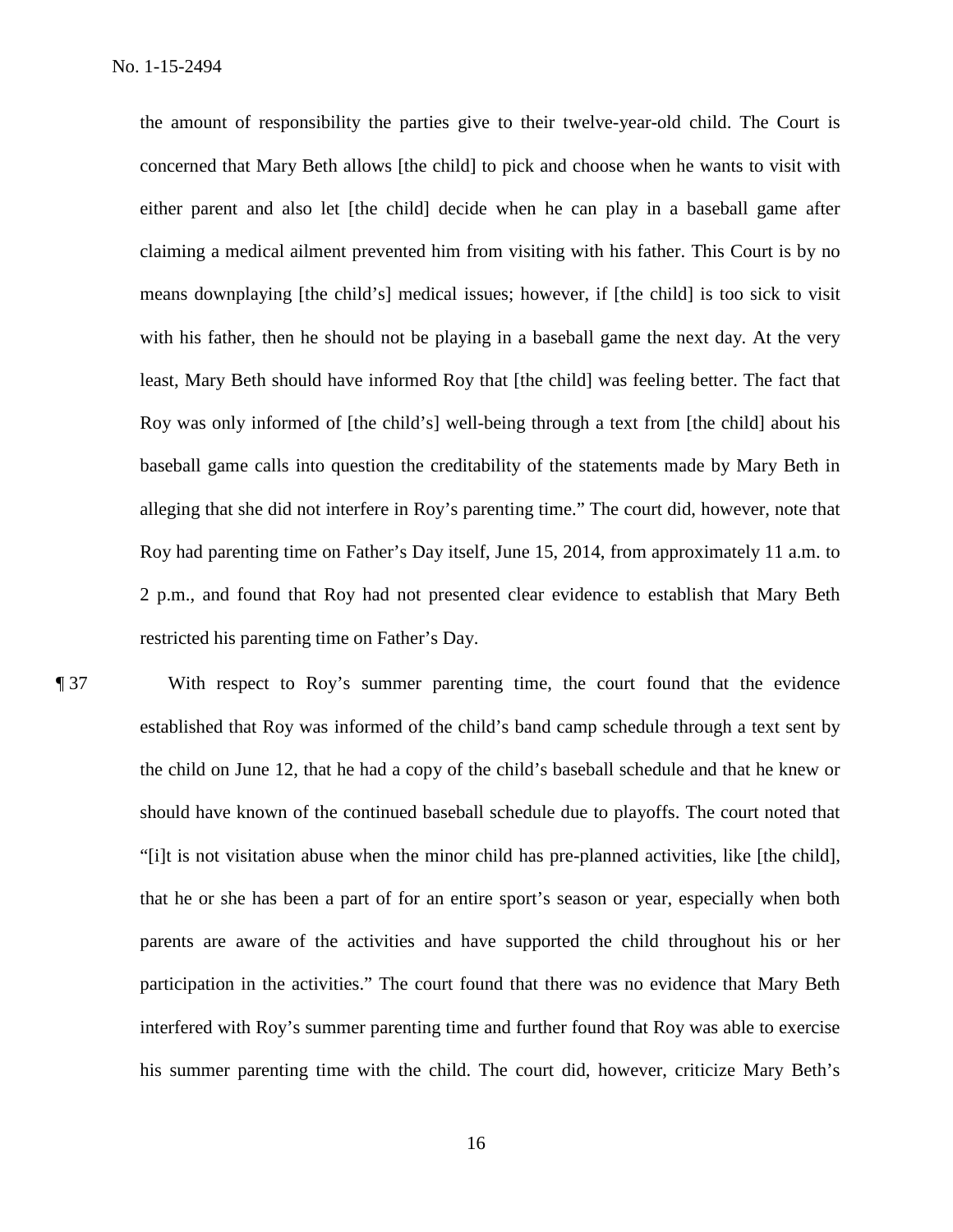decision to involve the police in the parenting time exchange that occurred on June 20, 2014, noting that "Mary Beth and Roy are the parents of [the child], not the police. It is not the responsibility of the police department to talk [the child] into going with his father for parenting time. It is unlikely that the presence of the police did little more than scare the child into attending parenting time with [his] father. This Court hopes that both parties consider the potential negative impact on the minor child before engaging the police in future parenting time exchanges."

¶ 38 Finally, concerning the child's trip to the Mayo Clinic at the end of December 2013, the court found that "[w]hile it is unfortunate that the appointment fell on Roy's parenting time," Mary Beth did not intentionally schedule the appointment in an attempt to interfere with Roy's parenting time. The court found that the child had a severe medical issue known to both parents, sustained a flare-up of that medical issue on December 25, 2013, and necessary medical follow-up was sought by Mary Beth as soon as possible. The court further noted that Roy was informed of the appointment and even drove to Minnesota to visit the child. However, the court found that Roy requested make-up time for the period of parenting time that he missed and that it was unclear whether Mary Beth ever agreed to the requested makeup time; the court found that "through Roy's testimony and the evidence presented, it appears that Roy's request was ignored."

¶ 39 After making the above findings of fact, the court concluded:

"1. Roy was scheduled to have parenting time with [the child] on June 13, 2014 through June 15, 2014; December 28, 2013 through December 31, 2013 and January 1, 2014 through January 2, 2014; and from June 20, 2014 through June 29, 2014.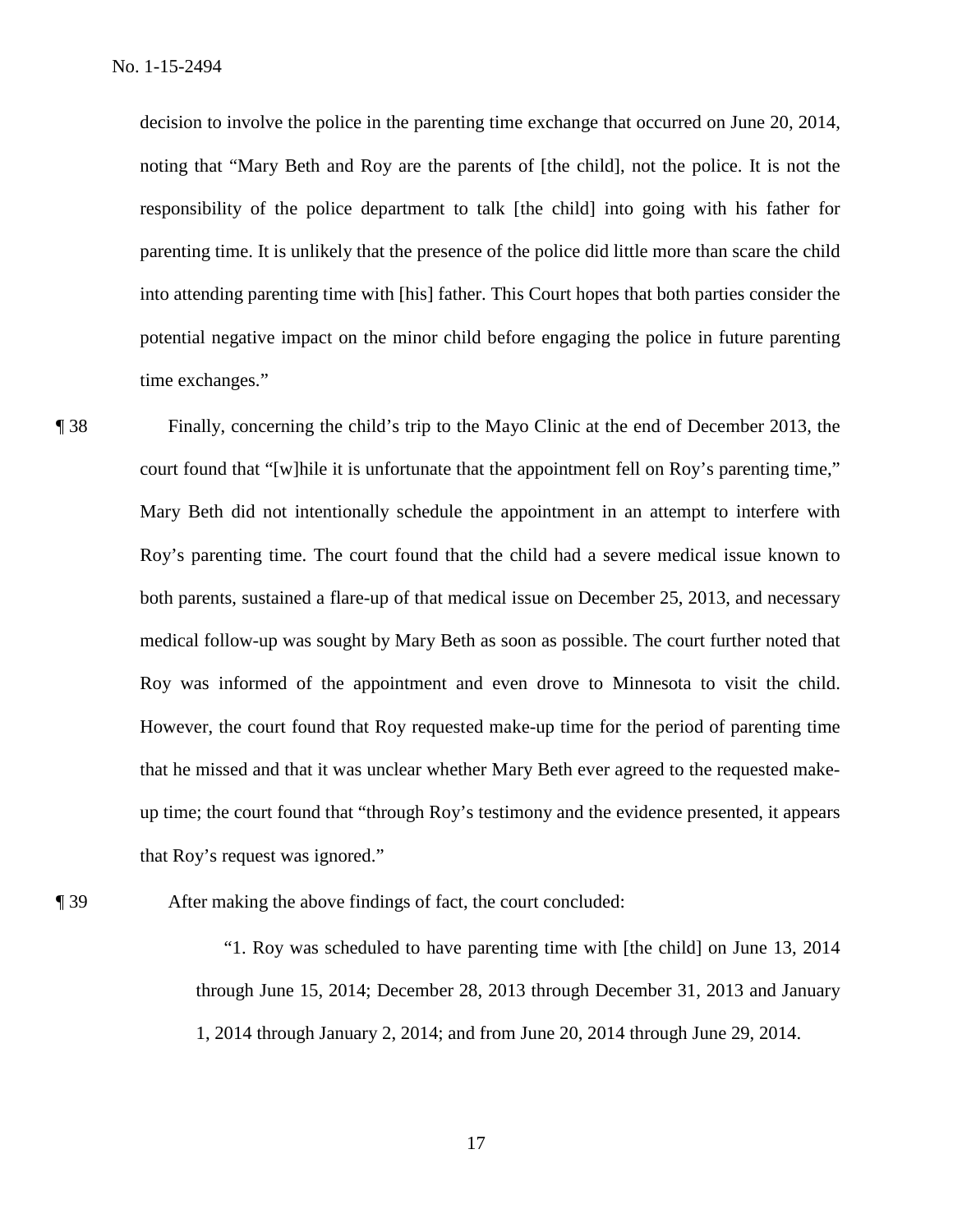2. \*\*\* The weekend of June 13 through June 14, 2014 fell on Roy's parenting time weekend. Mary Beth denied him the right to exercise his parenting time with the minor child as outlined in the December 16, 2011 Agreed Order. She has not given any legally sufficient reasons for failure to comply with the aforementioned order and her failure to comply with the order was willful and contumacious. Her conduct defeated and impaired the rights and interests of Roy and has further impeded and obstructed the Court in its[ ] administration of justice.

3. \*\*\* In 2014, Roy's summer vacation parenting time based on the aforementioned Agreed Order was from June 20, 2014 to June 29, 2014. For that time period, Roy was able to exercise his summer vacation parenting time with [the child], despite [the child's] summer activity schedule. Although Roy's parenting time was subject to the child's activity schedule, it was not due to any willful or contumacious behavior of Mary Beth.

4. \*\*\* For the time period of December 28, 2013 through December 31, 2013 and January 1, 2014 through January 2, 2014, Roy was not able to exercise all of his awarded parenting time due to [the child's] medical issues which caused the necessity of traveling to Rochester, Minnesota for medical treatment. Although Roy missed the parenting time, it was not due to any willful or contumacious behavior. Mary Beth had a legally sufficient reason for failing to comply with the aforementioned order.

5. Pursuant to Paragraph 3.4 of the parties' Judgment for Dissolution of Marriage entered on April 17, 2003, which allows for make-up parenting time when a party is unable to exercise his or her allotted parenting time, Roy should have received make up parenting time for the parenting time he missed on June 13 through June 14, 2014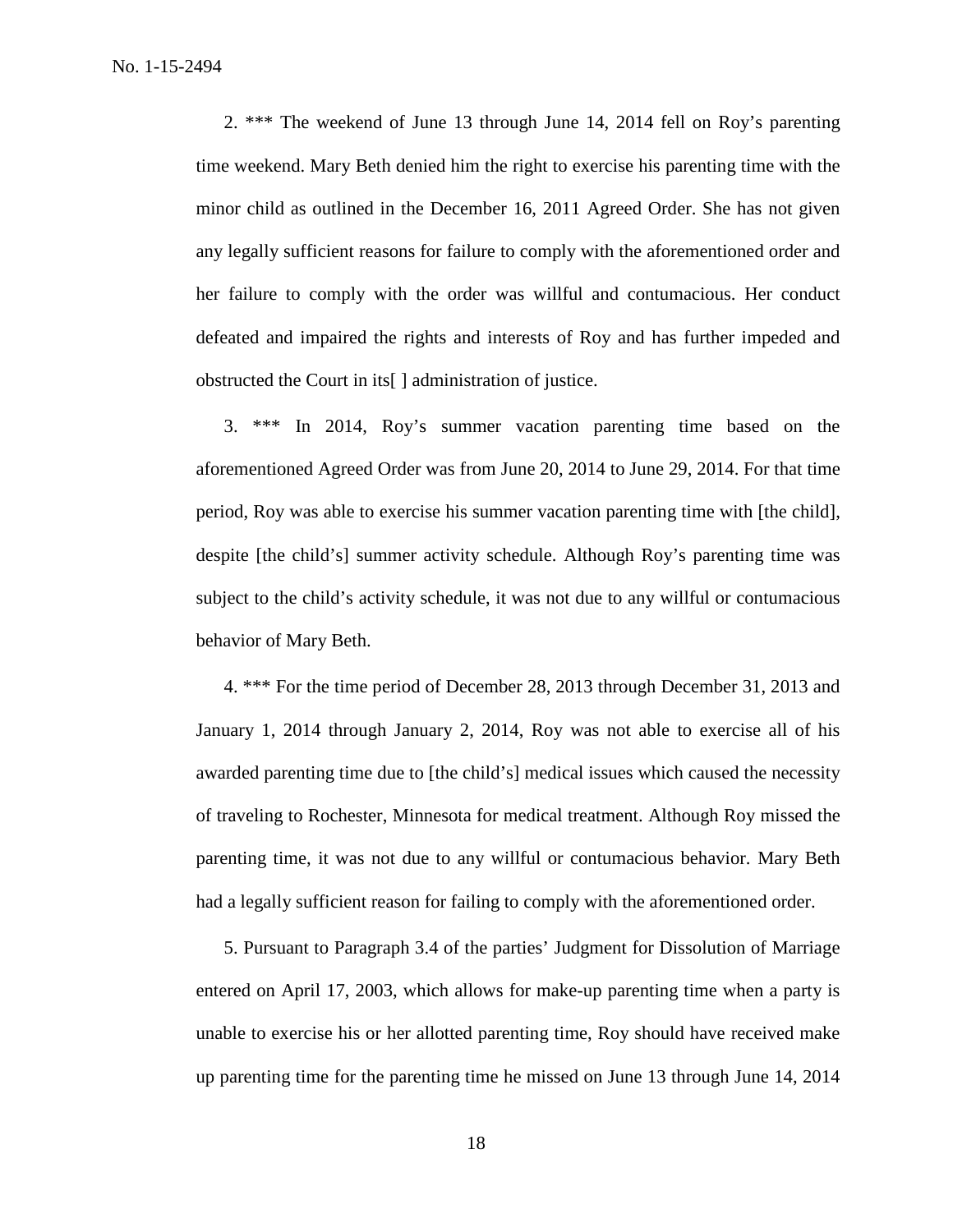and the days he missed between December 28 through December 31, 2013 and January 1 through January 2, 2014."

¶ 40 The court granted count I of Roy's petition, which was for visitation abuse, in part, ordering:

> "a. Petitioner, Mary Beth Knoll f/k/a Mary Beth Hickey Coyne, is hereby found and declared to be in indirect civil contempt of Court for her willful failure to obey the Court's Order as herein stated and for visitation abuse for the time period of June 13 and 14, 2014;

> b. The parties shall immediately determine a make-up parenting time schedule for the parenting time missed by Respondent, Roy James Coyne, for the periods of June 13 through June 14, 2014 and the days that Roy missed parenting time during [the child's] 2013 Winter Break, pursuant to Paragraph 3.4 of the parties' Judgment for Dissolution of Marriage entered on April 17, 2003."

The court, however, denied count II of the petition, which was for indirect civil contempt. With respect to count III, Roy's attorney fees, the court ordered that attorney fees were "subject to further court order entered after the filing of the proper petition."

¶ 41 On September 2, 2015, Mary Beth filed a notice of appeal, appealing the trial court's finding her to be in civil contempt. On September 15, 2015, Roy filed a notice of crossappeal, appealing the trial court's denial of count II of the petition as well as the trial court's "findings and rulings as to any relief denied to him."

## ¶ 42 ANALYSIS

¶ 43 On appeal, Mary Beth challenges the trial court's finding her in civil contempt with respect to Father's Day weekend and also challenges the trial court's finding that Roy was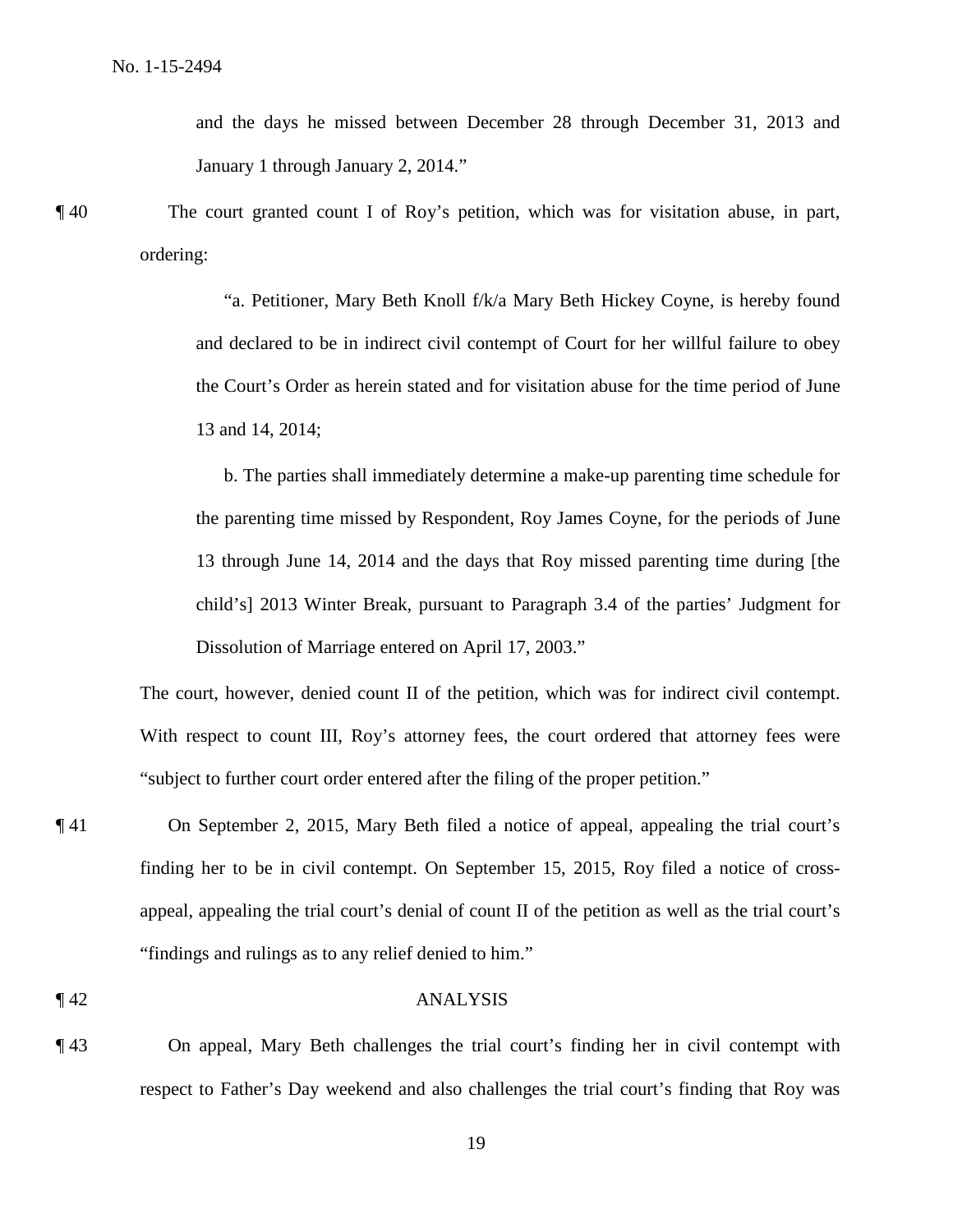entitled to make-up visitation. In his cross-appeal, Roy argues that the trial court "erred in denying certain relief to" him. Prior to considering the merits of the parties' arguments, we must first discuss an issue raised by Roy concerning this court's jurisdiction to hear the instant appeals. The question of whether we have jurisdiction over the instant appeals presents a question of law, which we review *de novo*. *In re Marriage of Demaret*, 2012 IL App (1st) 111916, ¶ 25; *In re Marriage of Gutman*, 232 Ill. 2d 145, 150 (2008). *De novo* consideration means we perform the same analysis that a trial judge would perform. *Khan v. BDO Seidman, LLP*, 408 Ill. App. 3d 564, 578 (2011).

¶ 44 In the case at bar, Mary Beth claims that there are two separate bases for jurisdiction. One such basis is Illinois Supreme Court Rule 304(b)(5) (Feb. 26, 2010), which provides that "[a]n order finding a person or entity in contempt of court which imposes a monetary or other penalty" is appealable without a Rule 304(a) finding. Our supreme court has made clear, however, that "only a contempt *judgment that imposes a sanction* is a final, appealable order." (Emphasis in original.) *Gutman*, 232 Ill. 2d at 152. Here, Mary Beth claims that the trial court found Mary Beth to be in civil contempt of court "and penalized her by ordering her to cede a portion of her time with [the child] to Roy as make-up visitation." While we are mindful that, to the parent, any reduction in parenting time feels like a penalty, Illinois law establishes that parenting time is something that is guided by the best interests of the child and is not a vehicle used to punish either parent. See, *e.g.*, 750 ILCS 5/607(c) (West 2012) (providing that "[t]he court may modify an order granting or denying visitation rights of a parent whenever modification would serve the best interest of the child"); *Pryweller v. Pryweller*, 218 Ill. App. 3d 619, 633 (1991) ("We also emphasize that, even in contempt proceedings involving visitation abuse issues, the importance of the children's best interests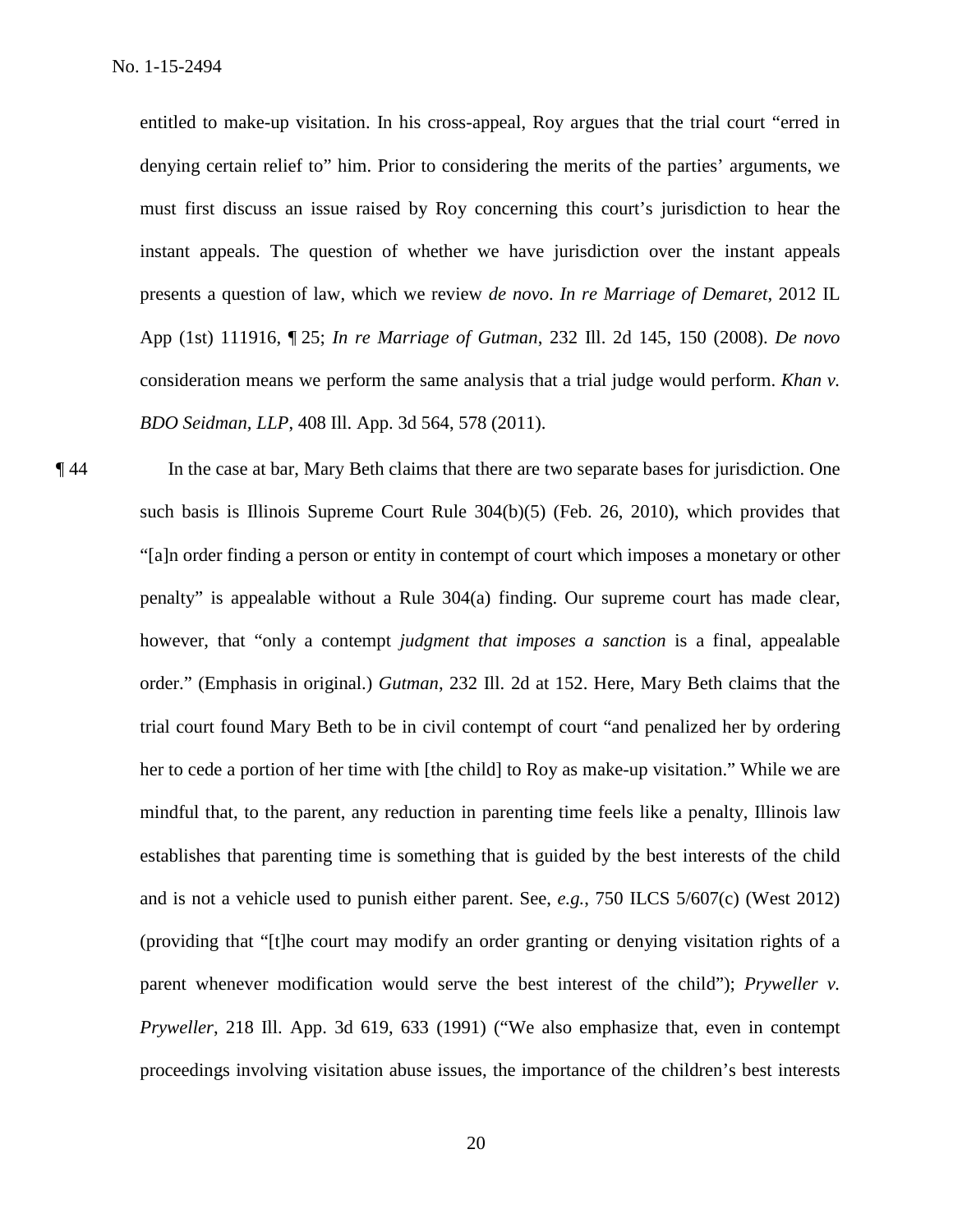must not be lost, and the children should not be used as pawns."); *In re Marriage of Mitchell*, 319 Ill. App. 3d 17, 22 (2001) ("Visitation should not be used to penalize or reward parents for their conduct."). Thus, the trial court's finding that Roy was entitled to make-up parenting time cannot be considered a penalty or sanction imposed on Mary Beth that would render the civil contempt order appealable.

¶ 45 Mary Beth also claims that we have jurisdiction under Illinois Supreme Court Rule 301 (eff. Feb. 1, 1994),<sup>1</sup> which provides for appeals from final judgments, despite the fact that there are several outstanding matters between the parties, including Roy's petitions for modification of the visitation schedule, enrolling the child in therapy, altering the drop-off and pick-up points for visitations, and attorney fees. " 'An order is final and appealable if it terminates the litigation between the parties on the merits or disposes of the rights of the parties, either on the entire controversy or a separate part thereof.' [Citation.] Absent a Rule 304(a) finding, a final order disposing of fewer than all of the claims is not an appealable order and does not become appealable until all of the claims have been resolved." *Gutman*, 232 Ill. 2d at 151 (quoting *R.W. Dunteman Co. v. C/G Enterprises, Inc.*, 181 Ill. 2d 153, 159 (1998)).

 $\P$ 46 However, Mary Beth cites a line of cases<sup>2</sup> in which our appellate courts have held that a postdissolution order may be an appealable order even if other postdissolution matters are pending, so long as the matters are sufficiently unrelated. See *In re Marriage of A'Hearn*, 408 Ill. App. 3d 1091, 1098 (2011) (finding jurisdiction where pending petitions for rule to

 $\overline{\phantom{a}}$ <sup>1</sup>Mary Beth actually claims we have jurisdiction under Illinois Supreme Court Rule 303 (eff Jan. 1, 2015). However, Rule 303 provides the procedures for appealing from final judgments. Ill. S. Ct. R. 303 (eff. Jan. 1, 2015). It is Illinois Supreme Court Rule 301 (eff. Feb. 1, 1994) that actually provides that "[e]very final judgment of a circuit court in a civil case is appealable as of right."

<sup>2</sup> We note that there is a split of authority on this issue. See *In re Marriage of Demaret*, 2012 IL App (1st) 111916,  $\P$  26-37 (discussing the conflict between courts).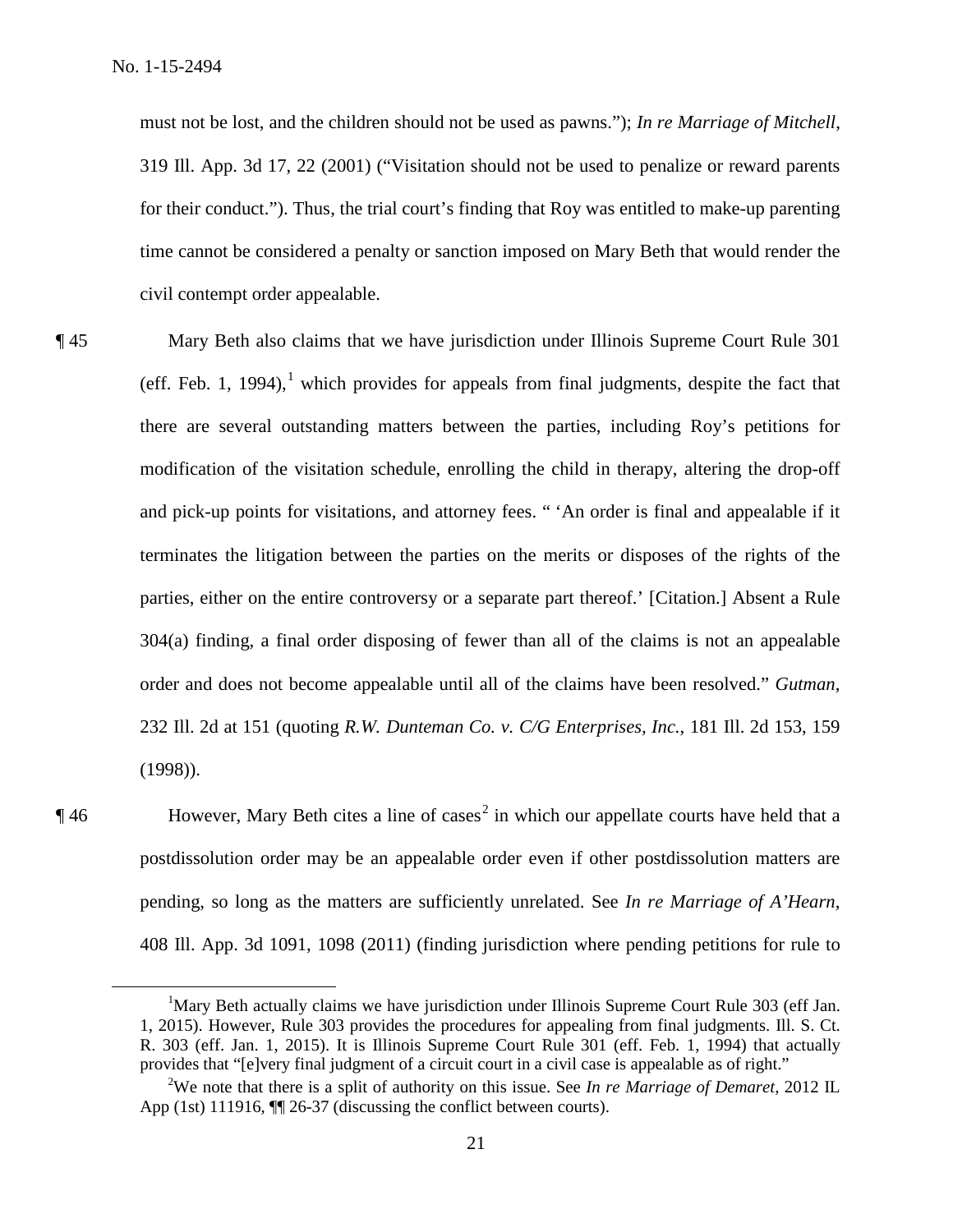show cause were not related to a petition for modification of custody at issue on appeal); *In re Marriage of Demaret*, 2012 IL App (1st) 111916, ¶ 38 (finding jurisdiction where a party's petition for attorney fees was "wholly unrelated" to the issues presented in the removal petition at issue on appeal); *In re Baumgartner*, 2014 IL App (1st) 120552, ¶ 36 (finding jurisdiction where a pending petition for attorney fees was unrelated to the determination of the parties' obligation to provide educational expenses for their child). See also *In re Parentage of Rogan M.*, 2014 IL App (1st) 132765, ¶ 14 (noting the "need for the reviewing court to examine the relationship of any pending matters to those being appealed"). In the case at bar, we agree with Mary Beth that the matters remaining pending between the parties are unrelated to the petition at issue on appeal. The pending matters all concern either the parties' visitation schedule in the future or Roy's attorney fees. These issues are wholly unrelated to the question of whether Mary Beth engaged in visitation abuse in 2013 and 2014. Accordingly, we find we have jurisdiction over the instant appeals and proceed to consider their merits.

# ¶ 47 I. Mary Beth's Appeal

¶ 48 We first consider Mary Beth's appeal, in which she claims that the trial court order finding her in civil contempt was erroneous in several respects. First, she claims that the trial court's finding that she willfully failed to comply with the court's orders concerning visitation was contrary to the evidence adduced at trial. Next, she claims that the order was invalid because it did not contain a provision allowing her to purge herself of the civil contempt. Finally, she claims that Roy had received make-up visitation on numerous occasions, and therefore, the trial court erred in finding he was entitled to make-up visitation. We consider each argument in turn.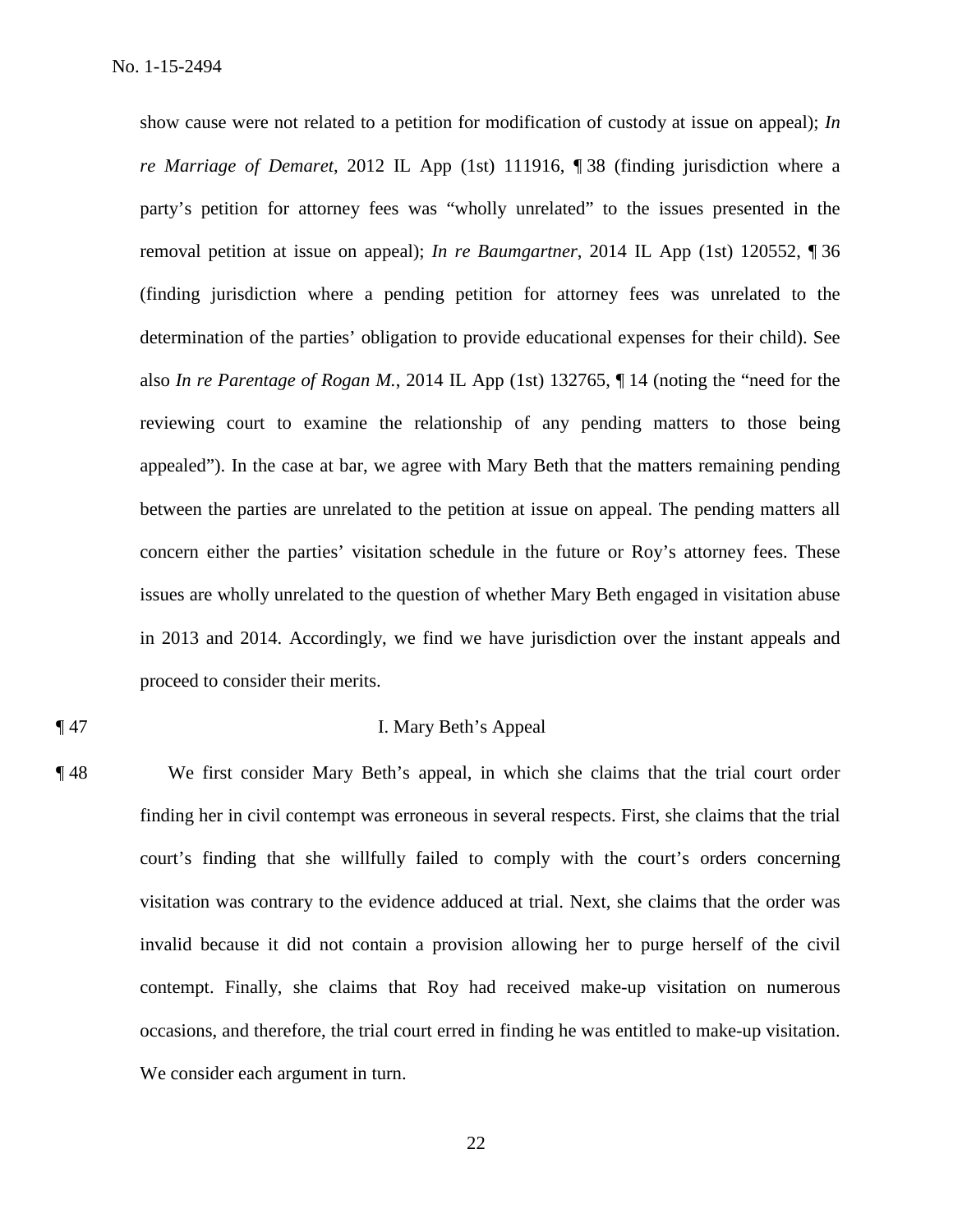### ¶ 49 A. Finding of Civil Contempt Due to Visitation Abuse

¶ 50 Mary Beth first argues that the trial court's finding that she was in civil contempt because she denied Roy's visitation was contrary to the evidence heard by the trial court. "Generally, civil contempt occurs when a party fails to do something ordered by the trial court, resulting in the loss of a benefit or advantage to the opposing party." *In re Marriage of Charous*, 368 Ill. App. 3d 99, 107 (2006). "Where a parent is found in contempt for failure to turn a child over to the other parent for visitation or custody, the conduct occurs outside of the court's presence and must be construed as indirect contempt." (Emphasis omitted.) *Pryweller*, 218 Ill. App. 3d at 630. "Proof of willful disobedience of a court order is essential to any finding of indirect civil contempt." *In re Marriage of McCormick*, 2013 IL App (2d) 120100, ¶ 17. The burden initially falls on the petitioner to establish, by a preponderance of the evidence, that the alleged contemnor has violated a court order. *McCormick*, 2013 IL App (2d) 120100, ¶ 17. Once that burden is satisfied, the burden shifts to the contemnor, who has the burden of showing that the violation was not willful and contumacious and that he or she had a valid excuse for failing to follow the order. *McCormick*, 2013 IL App (2d) 120100, ¶ 17. "Contumacious conduct consists of 'conduct calculated to embarrass, hinder, or obstruct a court in its administration of justice or lessening the authority and dignity of the court.' " *Charous*, 368 Ill. App. 3d at 108 (quoting *In re Marriage of Fuesting*, 228 Ill. App. 3d 339, 349 (1992)). "Whether a party is guilty of contempt is a question of fact for the trial court, and a reviewing court should not disturb the trial court's determination unless it is against the manifest weight of the evidence or the record reflects an abuse of discretion." *McCormick*, 2013 IL App (2d) 120100, ¶ 17. "A decision is against the manifest weight of the evidence where the opposite conclusion is clearly evident or where the court's findings are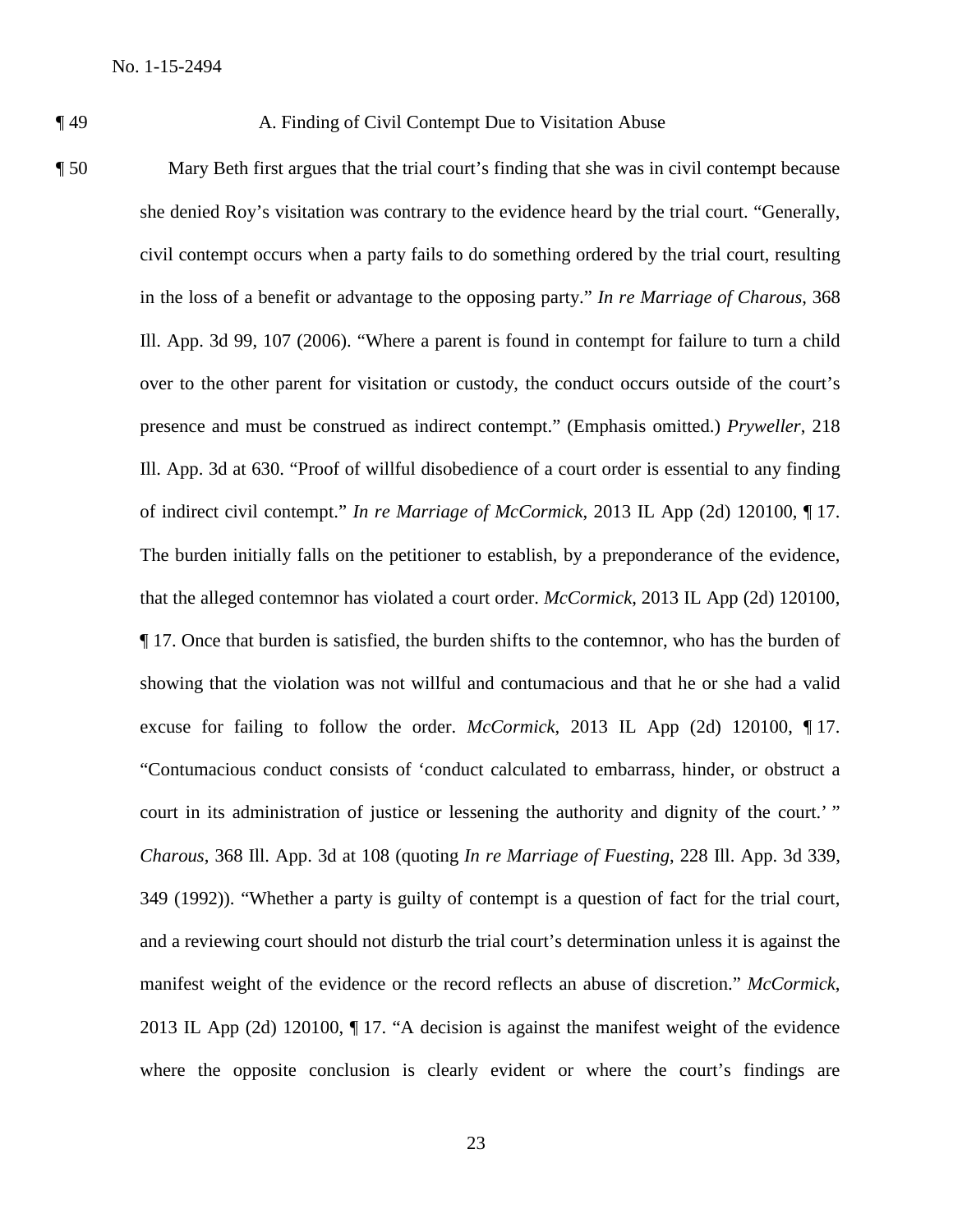unreasonable, arbitrary, and not based on any of the evidence." (Internal quotation marks omitted.) *Demaret*, 2012 IL App (1st) 111916, ¶ 43.

- ¶ 51 In the case at bar, the trial court found that on June 13 and 14, 2014, Mary Beth denied Roy the right to exercise his parenting time with the child as outlined in the December 16, 2011, agreed order and further found that Mary Beth's failure to comply with the order was willful and contumacious.<sup>3</sup> Mary Beth claims that "[t]he trial court supplies no facts or reasoning whatsoever to explain how Mary Beth denied Roy visitation; the order does not state (1) how Mary Beth denied Roy his right to exercise visitation, (2) how Mary Beth failed to comply with the trial court's order, or (3) how Mary Beth's claimed failure to comply was willful." We do not find this argument persuasive.
- ¶ 52 First, in an indirect civil contempt proceeding, "[t]he judge does not have full personal knowledge of the elements, and proof of facts of which the court cannot take judicial notice must be presented in order for the court to make a finding of contempt." *Pryweller*, 218 Ill. App. 3d at 629. "An appellate court will accordingly have at its disposal the benefit of the record, including the petition alleging specific acts of contempt and the testimony adduced at the hearing, to adequately determine whether the finding of contempt is substantiated." *In re Marriage of Betts*, 155 Ill. App. 3d 85, 98 (1987). Since "[t]he purpose of requiring that facts constituting contempt be set forth with specificity is to afford an appellate court a basis for reviewing the contempt order" (*Betts*, 155 Ill. App. 3d at 97-98), in an indirect civil contempt proceeding, "such a failure under the facts is not fatal" (*Betts*, 155 Ill. App. 3d at 97).

 $\frac{1}{3}$  $3W$ e note that the trial court did not find Mary Beth in civil contempt concerning Roy's summer 2014 vacation or the trip to the Mayo Clinic at the end of 2013. While the court found that Roy was entitled to make-up time for the latter, in its findings of fact, the court expressly noted that "[a]lthough Roy missed the parenting time, it was not due to any willful or contumacious behavior. Mary Beth had a legally sufficient reason for failing to comply with the aforementioned order."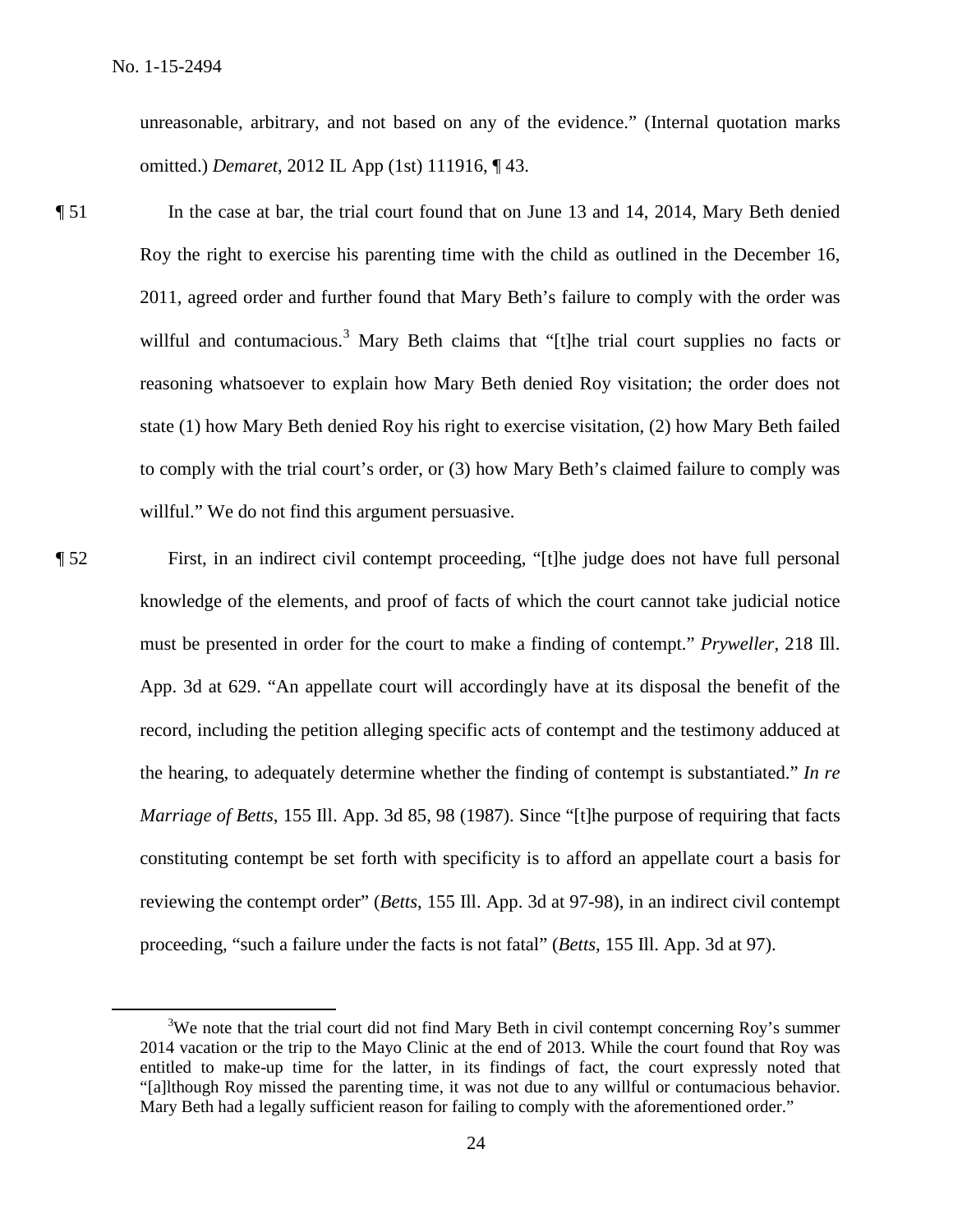¶ 53 Furthermore, in the instant case, the trial court order did explain the factual basis for its decision, contrary to Mary Beth's contention. The court's order states that the testimony of the parties revealed that the weekend of June 13 through June 15, 2014, was allocated to Roy for parenting time. However, on June 13, Mary Beth contacted Roy to inform him that the child wanted to stay home due to a flare-up of his medical issue. Roy nevertheless sought to exercise his parenting time, coming to Mary Beth's home to pick up the child. After a discussion with the child, Roy left without him and made plans to exercise parenting time on Father's Day, June 15. Thus, Roy was not allowed to exercise his parenting time on June 13 or 14, despite the trial court's finding that "Roy's ability to care for [the child] was never in question." The next day, Roy received a text message from the child—not from Mary Beth, which the trial court found significant—indicating that the child would be playing in his baseball game that afternoon. The trial court made clear in its order that it was "concerned" that Mary Beth permitted the child to "pick and choose" when he would visit with Roy and that Mary Beth permitted the child to decide to play in his baseball game after being too ill to visit with Roy the prior day. We note that "Illinois courts have held that a custodial parent may not disregard the visitation requirements of a dissolution judgment merely because his or her children do not desire to visit the noncustodial parent." *Charous*, 368 Ill. App. 3d at 111. In other words, it was not the child's choice as to whether Roy would be able to exercise visitation on June 13 or 14—as the custodial parent, such a decision fell to Mary Beth. See *Charous*, 368 Ill. App. 3d at 112 ("[The custodial mother] cannot escape responsibility for her failure to comply with the visitation provisions of the parenting agreement by shifting the blame to the children. Although [the children] were not children of tender years, they were nonetheless minor children under the care, control, and custody of [the mother]."). The trial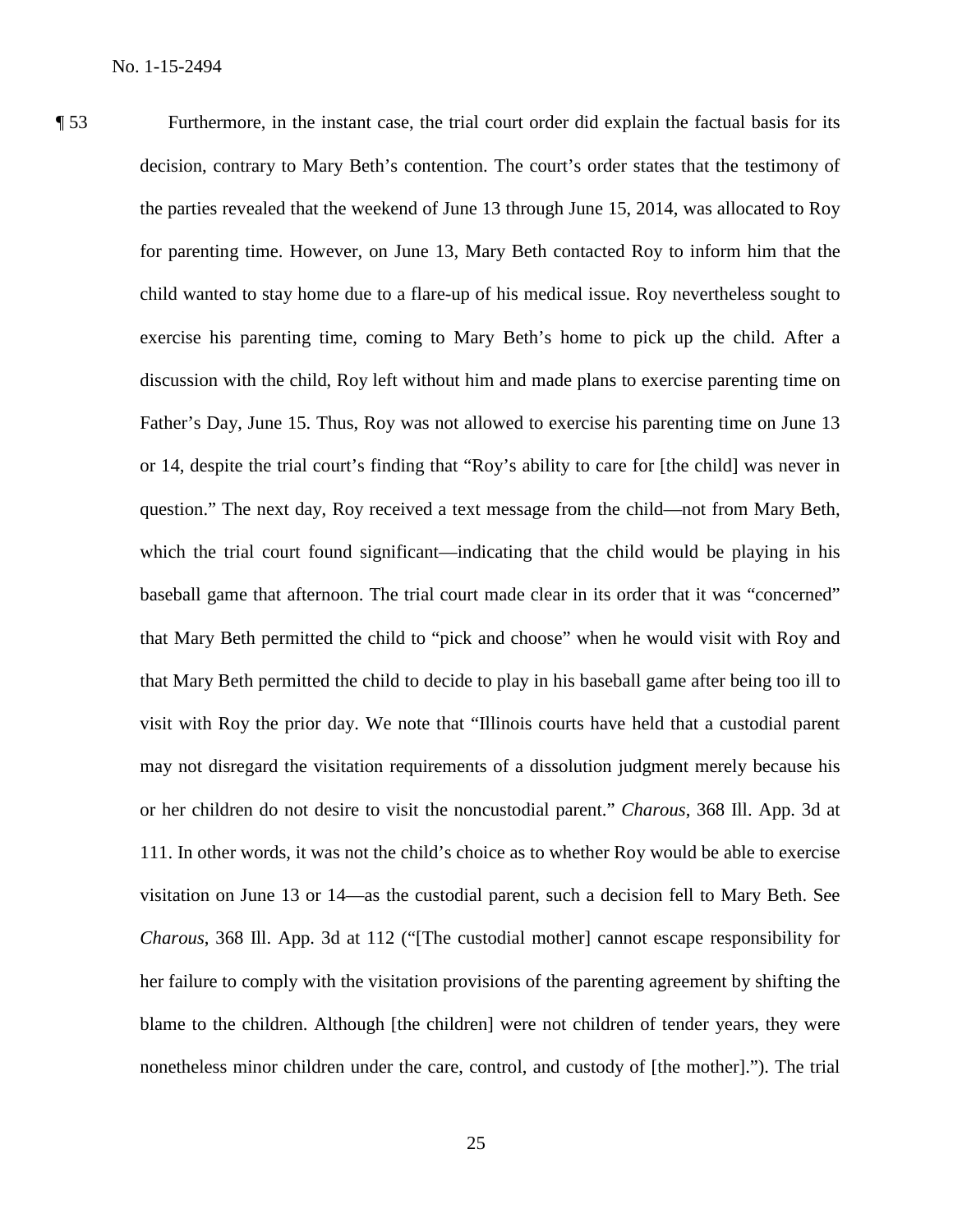court in the instant case found that Mary Beth had not demonstrated any justification for denying Roy his parenting time, and we cannot find that such a decision was against the manifest weight of the evidence.

¶ 54 Mary Beth argues that she did not deny Roy's visitation rights and that, instead, Roy "voluntarily elected to forego his visitation and made no attempt to resume it." She claims that after Roy arrived at her home on June 13, he "voluntarily left" after inspecting the child's side and further claims that he made no effort to resume his visitation until June 15, despite knowing that the child felt well enough to play in his baseball game. However, "[w]itness credibility and resolution of conflicts in evidence are matters within the discretion of the trial judge and should not be disturbed upon review." *Moniuszko v. Moniuszko*, 238 Ill. App. 3d 523, 530 (1992). Here, the trial court observed both parties testify during a severalday-long hearing and we will not second-guess its determination that Roy was denied his visitation instead of "voluntarily elect[ing] to forego" it, as Mary Beth contends.

# ¶ 55 B. Purge Provision

- ¶ 56 Mary Beth's second argument on appeal is that the trial court's civil contempt order was invalid as it did not contain a purge provision. Our supreme court has explained that "[w]hen a party is found in civil contempt of court, \*\*\* the contempt order is coercive in nature. The court seeks only to secure obedience to its prior order. Since the contempt order is coercive rather than punitive, the civil contemnor must be provided with the 'keys to his cell.' That is, he must be allowed to purge himself of contempt even after he has been imprisoned." *In re Marriage of Logston*, 103 Ill. 2d 266, 289 (1984).
- 

¶ 57 In the case at bar, the trial court's order granting count I of Roy's petition, which was for visitation abuse, in part, stated: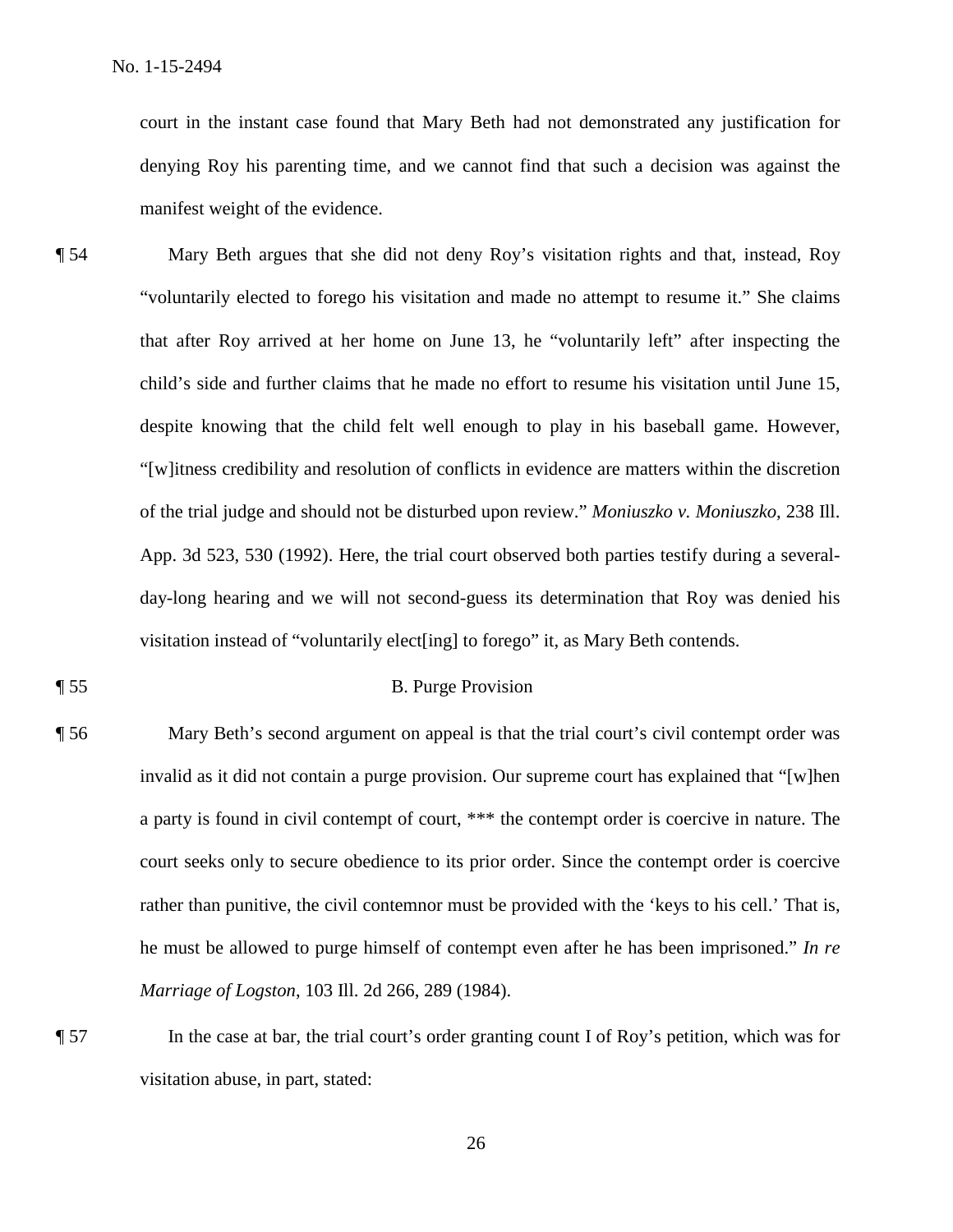"a. Petitioner, Mary Beth Knoll f/k/a Mary Beth Hickey Coyne, is hereby found and declared to be in indirect civil contempt of Court for her willful failure to obey the Court's Order as herein stated and for visitation abuse for the time period of June 13 and 14, 2014;

b. The parties shall immediately determine a make-up parenting time schedule for the parenting time missed by Respondent, Roy James Coyne, for the periods of June 13 through June 14, 2014 and the days that Roy missed parenting time during [the child's] 2013 Winter Break, pursuant to Paragraph 3.4 of the parties' Judgment for Dissolution of Marriage entered on April 17, 2003."

Mary Beth argues that that the order "neither uses the word 'purge' nor otherwise sets forth the conditions upon which Mary Beth may dissolve the indirect civil contempt" and, accordingly, does not constitute a valid civil contempt order. Roy, by contrast, argues that the order for make-up visitation operates as a purge provision. We agree with Mary Beth.

¶ 58 "A valid contempt order must contain a purge provision, which lifts the sanction when the contemnor complies with the order. [Citation.] A civil contempt order that fails to provide the contemnor with the 'keys to his cell' is void." *Bank of America, N.A. v. Freed*, 2012 IL App (1st) 113178,  $\P$ 42. In the case at bar, the order does not provide for any way for Mary Beth to purge her civil contempt; it does not say that the civil contempt will be purged through make-up visitation, as Roy attempts to argue. Furthermore, even the make-up visitation provision would not provide Mary Beth with the "keys to her cell," as it specifies that "[t]he parties shall immediately determine a make-up parenting time schedule." Thus, Roy's participation is a necessary prerequisite to establishing a make-up parenting time schedule. We have found that it is not a proper purge provision where the provision requires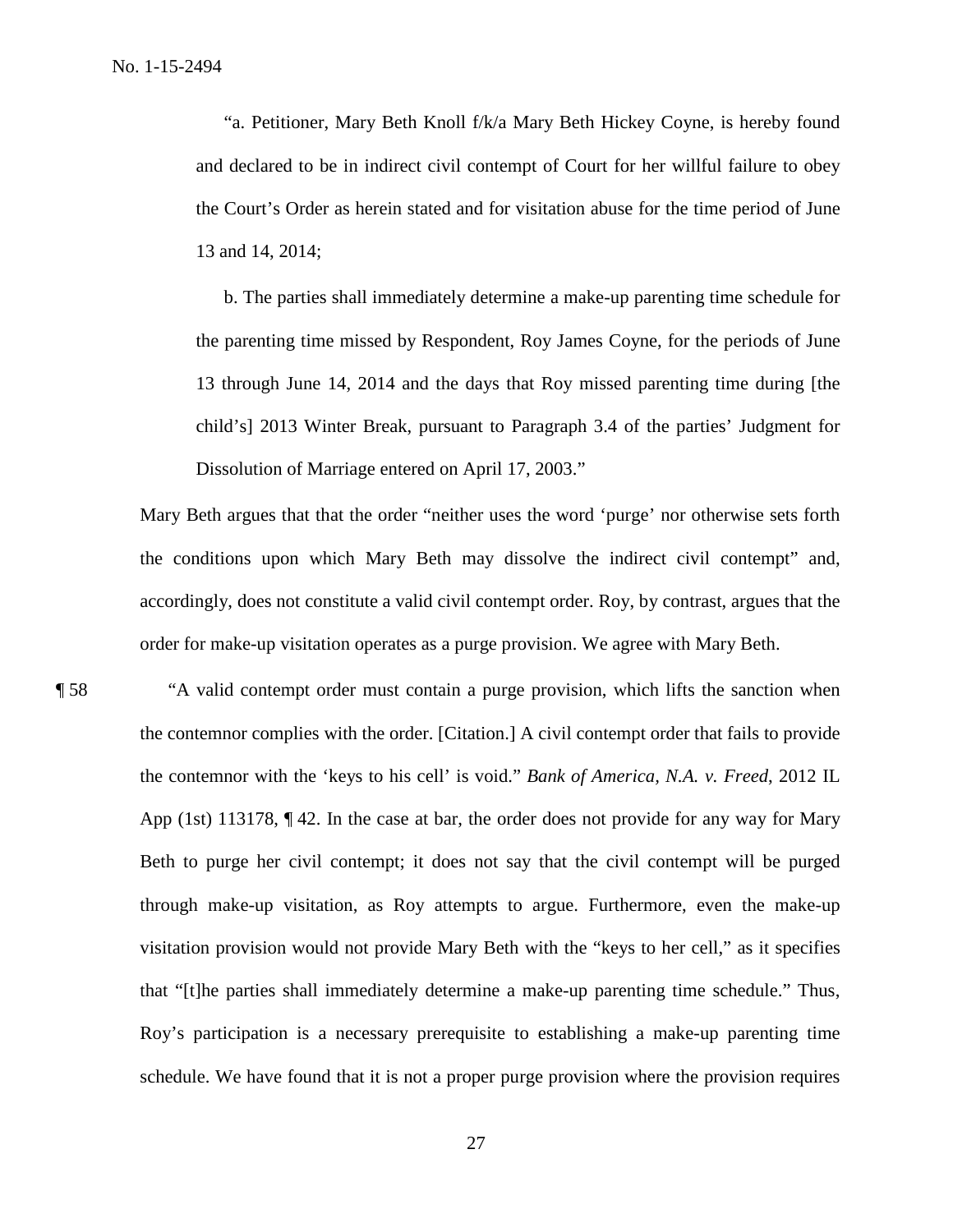action by a third party to be effective. See *Bank of America*, 2012 IL App (1st) 113178, ¶ 44 (finding a purge provision invalid where it contained a requirement that a receiver make a recommendation to the court regarding the collection, sale, and distribution of the defendants' assets and noting that "[t]hese provisions appear to take the keys out of the defendants' hands and give them to the receiver, for even if defendants cooperate with the receiver, the contempt will not be purged until the receiver determines that his investigation is complete and makes a report and recommendation to the court"). Here, even if Mary Beth reached out to establish a make-up schedule, Roy could single-handedly prevent such a schedule through his conduct. Thus, even if it could be considered to be a purge provision, it would not be a proper one. Accordingly, the civil contempt finding must be vacated.

¶ 59 As an aside, although the parties do not discuss the issue, we must note that the court's contempt order in the instant case could also be arguably characterized as criminal contempt in addition to civil contempt. While civil contempt is designed to compel compliance with a court order, "criminal contempt is 'instituted to punish, as opposed to coerce, a contemnor for past contumacious conduct.' " *Emery v. Northeast Illinois Regional Transportation Co.*, 374 Ill. App. 3d 974, 977 (2007) (quoting *In re Marriage of Sharp*, 369 Ill. App. 3d 271, 279 (2006)). " 'Criminal sanctions are retrospective in that they seek to punish a contemnor for past acts that he cannot now undo.' " *Emery*, 374 Ill. App. 3d at 977 (quoting *Sharp*, 369 Ill. App. 3d at 279). Here, the court found Mary Beth in contempt for denying Roy visitation on June 13 and 14, 2014, an action which cannot be undone. Thus, the court's contempt finding could have been arguably characterized as a criminal contempt finding, in addition to a civil one. This does not salvage the court's order, however, because, as we discussed in our jurisdictional analysis, the trial court did not impose a punishment and only ordered make-up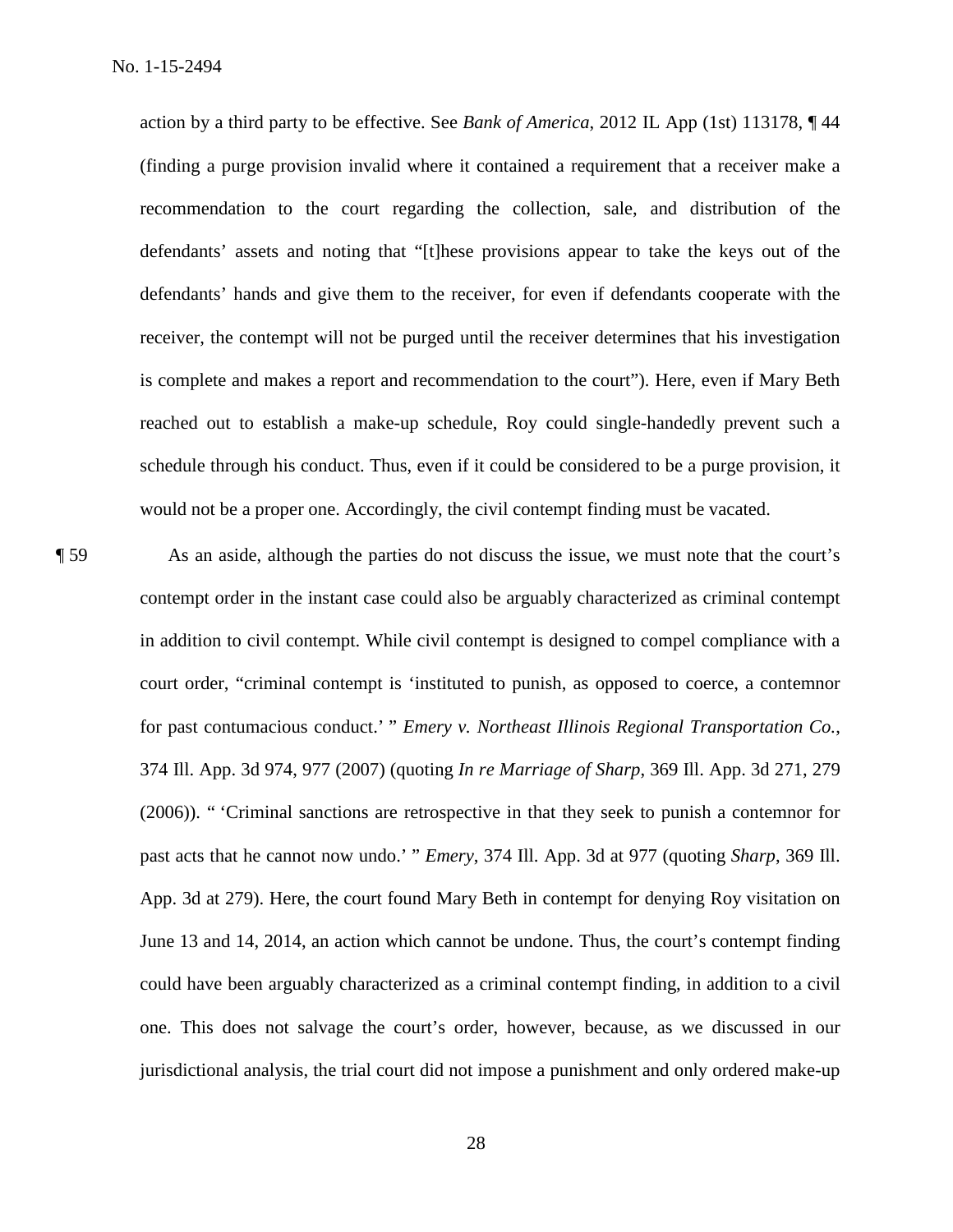visitation. Thus, Mary Beth was not "punished" in any way other than being found in contempt. Moreover, in a criminal contempt proceeding, the contemnor is entitled to similar constitutional protections and procedural rights as in other criminal proceedings. *People v. Budzynski*, 333 Ill. App. 3d 433, 438-39 (2002). "The defendant in an indirect criminal contempt action has a right to be charged by written complaint, petition, or information; a right to personal service; a right to file an answer; a right to be heard; a right to present evidence; a right to cross-examine witnesses; a right to subpoena witnesses; a right to a public hearing; a right to the privilege against self-incrimination; a right to counsel and the appointment of counsel if indigent; and a right to be proved guilty beyond a reasonable doubt." *Budzynski*, 333 Ill. App. 3d at 439 (citing *In re Marriage of Betts*, 200 Ill. App. 3d 26, 53-34 (1990)). Additionally, the contemnor may move for a substitution of judge and, if the potential penalty may exceed six months' incarceration or a fine of \$500, the contemnor is entitled to a trial by jury. *SKS & Associates, Inc. v. Dart*, 2012 IL App (1st) 103504, *¶* 21. Furthermore, "[t]he alleged contemnor cannot assert these rights unless he receives proper notice of the nature of the charges against him. Accordingly, any party wishing to initiate indirect criminal contempt proceedings must not only notify the alleged contemnor that sanctions are being sought, but that the proceedings were criminal in nature." *People v. Goleash*, 311 Ill. App. 3d 949, 957 (2000). "Unless a contemnor is notified *in advance* of the nature of the charge, the contemnor would be impermissibly precluded from asserting her due process rights and certainly could not knowingly waive such rights." (Emphasis in original.) *In re J.L.D.*, 178 Ill. App. 3d 1025, 1031 (1989) (finding that "the failure of the trial court to advise respondent of the nature of the proceedings" was reversible error). See also *People v. Covington*, 395 Ill. App. 3d 996, 1009 (2009) (finding the trial court erred in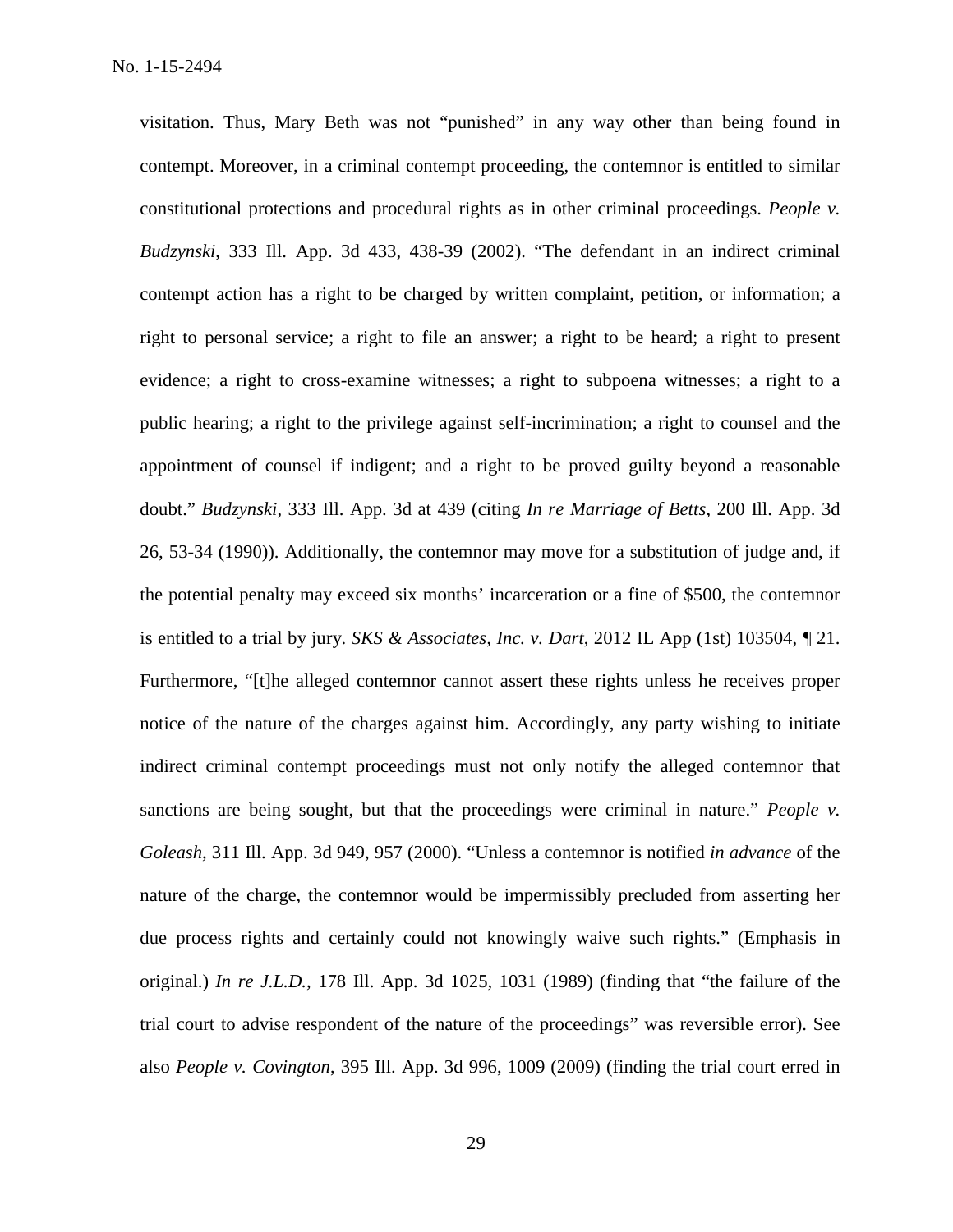entering a criminal contempt judgment against the defendant without providing the necessary criminal procedural rights where "at no point during the indirect criminal contempt proceeding was defendant admonished of his right to counsel"). Since Mary Beth was not admonished of these rights, a criminal contempt finding could not be valid.

- ¶ 60 Nevertheless, vacating the finding of civil contempt is not the end of the appeal. "As a reviewing court, we can sustain the decision of a lower court on any grounds which are called for by the record, regardless of whether the lower court relied on those grounds and regardless of whether the lower court's reasoning was correct." *Leonardi v. Loyola University of Chicago*, 168 Ill. 2d 83, 97 (1995). In the case at bar, the trial court's order found both that Mary Beth was in indirect civil contempt and that she had engaged in visitation abuse for the time period of June 13 and 14,  $2014<sup>4</sup>$
- 

¶ 61 "Section 607.1 [of the Illinois Marriage and Dissolution of Marriage Act (Act) (750 ILCS 5/607.1 (West 2012))] provides a party an alternative remedy to seek enforcement of courtordered visitation that is separate and apart from the trial court's contempt power." *Charous*, 368 Ill. App. 3d at 114. Under section 607.1, "[v]isitation abuse occurs when a party has willfully and without justification: (1) denied another party visitation as set forth by the court; or (2) exercised his or her visitation rights in a manner that is harmful to the child or child's custodian." 750 ILCS 5/607.1(a) (West 2012). "A trial court's finding that a party committed visitation abuse will not be disturbed unless it is against the manifest weight of the evidence." *Charous*, 368 Ill. App. 3d at 114 (citing *In re Marriage of Aleshire*, 273 Ill. App. 3d 81, 83 (1995)). As noted, "[a] decision is against the manifest weight of the evidence where the opposite conclusion is clearly evident or where the court's findings are

 <sup>4</sup> <sup>4</sup>Indeed, we note that count I of Roy's petition was expressly for visitation abuse and sought a civil contempt finding as a remedy for the visitation abuse.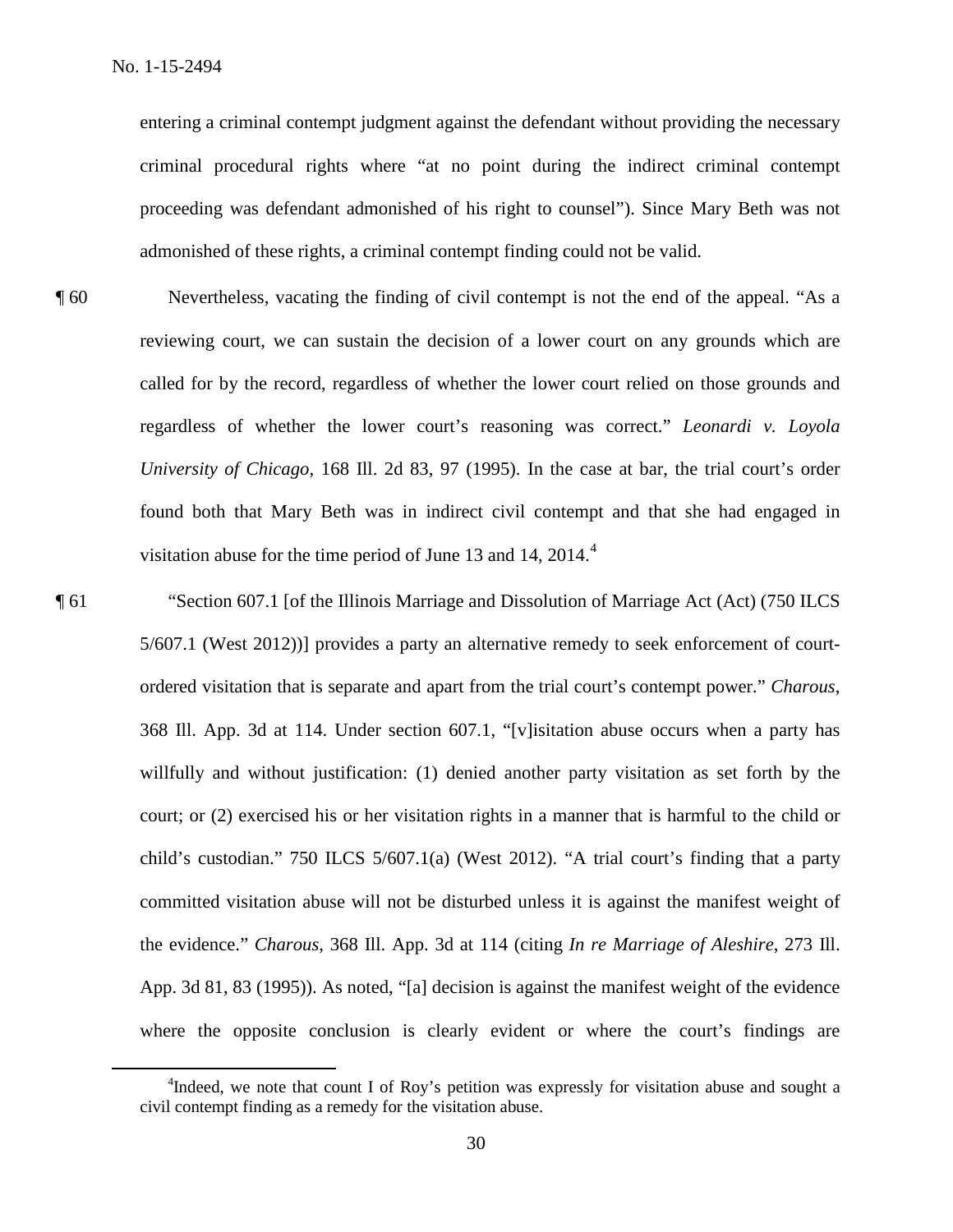unreasonable, arbitrary, and not based on any of the evidence." (Internal quotation marks omitted.) *Demaret*, 2012 IL App (1st) 111916, ¶ 43.

- ¶ 62 In the case at bar, as we have discussed above, the trial court's finding that Mary Beth had willfully denied Roy his visitation rights on June 13 and 14, 2014, was not against the manifest weight of the evidence. The same reasoning set forth in our discussion concerning the civil contempt finding applies here, as both require the finding of a willful denial of visitation. See *Charous*, 368 Ill. App. 3d at 114 (referring to its reasoning on contempt issue in determining whether visitation abuse had occurred). Thus, we affirm the trial court's judgment finding that Mary Beth engaged in visitation abuse on June 13 and 14, 2014.
- ¶ 63 "Upon a finding of visitation abuse, a trial court is authorized to (1) modify the visitation order; (2) order supervised visitation with a third party or public agency; (3) order makeup visitation; (4) order the parties to participate in counseling and mediation; and (5) order other appropriate relief deemed equitable." *Charous*, 368 Ill. App. 3d at 114; 750 ILCS 5/607.1(c) (West 2012). In the case at bar, the trial court ordered make-up visitation for the periods of time in which Roy was unable to exercise his parenting time, a remedy that is expressly authorized by statute. Accordingly, we affirm the trial court's judgment.
- ¶ 64 C. Make-Up Parenting Time
- ¶ 65 Mary Beth's final argument is that, to the extent that Roy was entitled to make-up parenting time, he had already received it. Mary Beth argues that she agreed to give Roy additional visitation on over 20 occasions after January 2, 2014, which satisfied any make-up time to which he was entitled. Roy admits that Mary Beth allowed him additional parenting time for Blackhawks games and other such events, but argues that this was not a substitute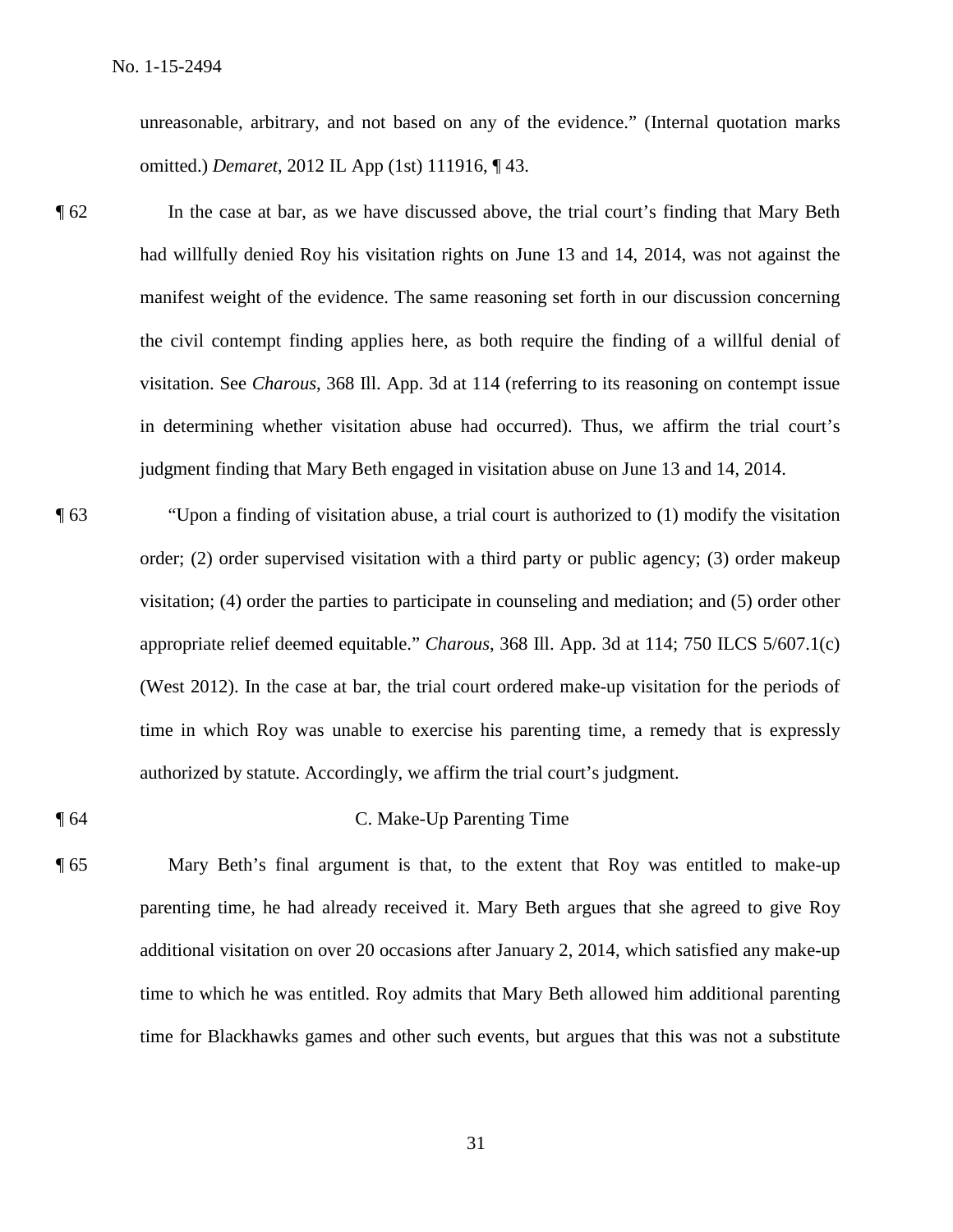for the visitation to which he was entitled under the parenting agreement, especially since he was entitled to overnight visitation on the days he missed.

¶ 66 We agree with Roy that the kind of visitation permitted makes a difference in determining whether there has been make-up time. For instance, in permitting an award of make-up time for visitation abuse, section 607.1 of the Act notes that it should be "[m]ake up visitation of the same time period, such as weekend for weekend, holiday for holiday." 750 ILCS 5/607.1(c)(3) (West 2012). Additionally, Mary Beth raised the additional visitation times before the trial court, and the trial court was aware of all of the evidence of visitation. We will not second-guess the trial court's factual determination that the additional visits permitted by Mary Beth did not constitute make-up time for the times that Roy missed. Accordingly, we affirm the trial court's judgment on the make-up visitation, but, as noted, on the basis of visitation abuse instead of civil contempt.

# ¶ 67 II. Roy's Cross-Appeal

¶ 68 In his cross-appeal, Roy argues that "[t]he trial court erred in denying certain relief to" him. Roy argues that the trial court's finding that Roy did not miss any summer visitation was against the manifest weight of the evidence because Roy was prevented from taking the child out of state, as he had wished to do, and "there is authority in Illinois that overscheduling the child can be contempt of court and visitation abuse." Roy also claims that Mary Beth "engaged in other contemptuous conduct" and proceeds to list a page and a half of her alleged misdeeds.

¶ 69 We agree with Mary Beth that Roy's cross-appeal is seriously deficient. His arguments are undeveloped and have only one citation to authority, a case which does not support his